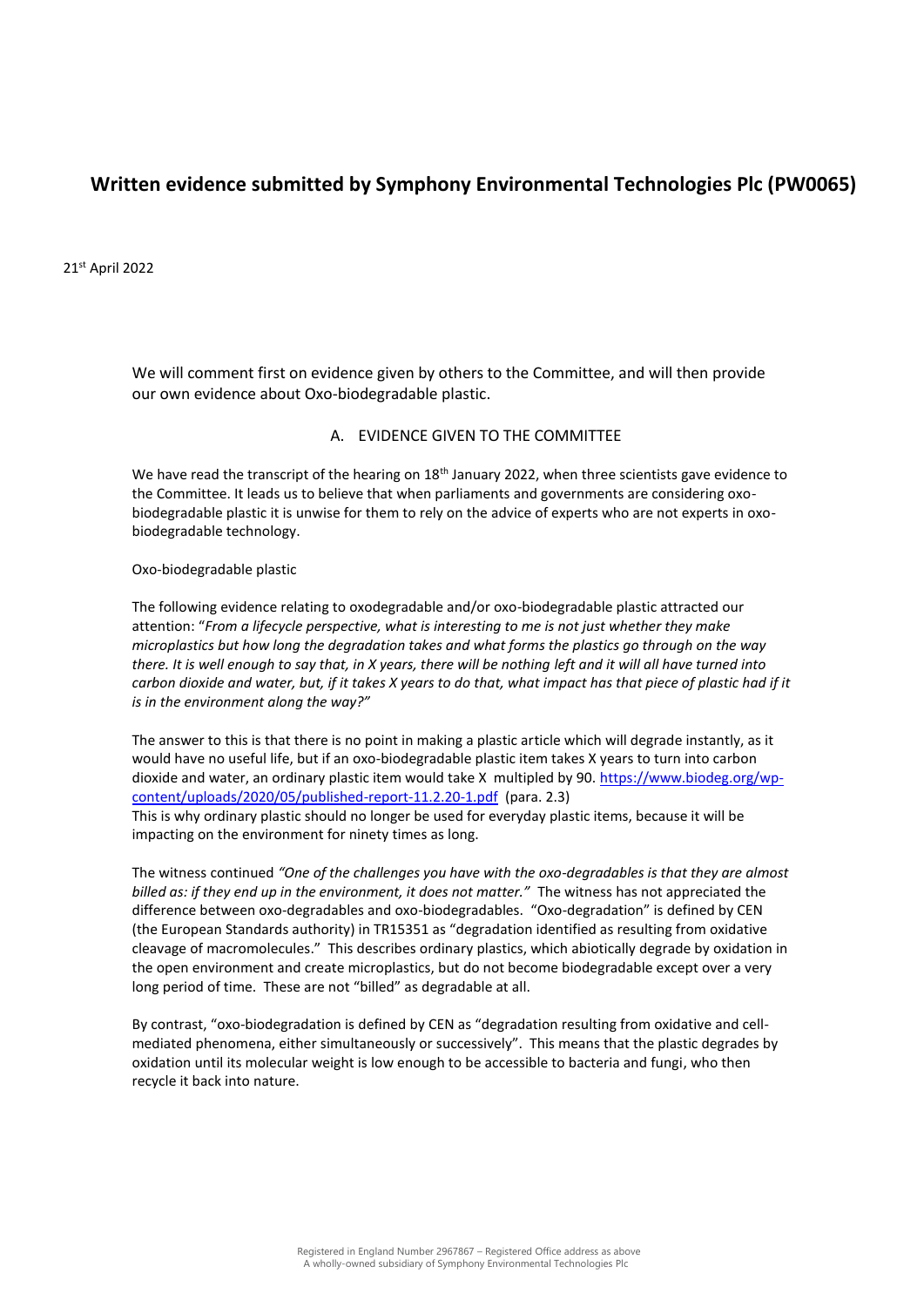The statement that "*they are almost billed as: if they end up in the environment, it does not matter"* is not a scientific statement - and no advertiser or advertisement is cited.

We are not aware of any such advertisement. The basis on which Oxo-biodegradable plastic is marketed is that it should be disposed of responsibly like all other consumer items, but we are all aware that this does not always happen. What then is to be done about it? Do we leave it to fall into microplastics and lie or float around in the environment for 100 years, or do we upgrade it with oxo-biodegradable technology so that it will last for a very much shorter time? As one of the other witnesses said *"We hope that things will not get out, but we have to be realistic that some stuff will."*

It is unlikely that the kind of person who throws litter out of a car window will care whether it is biodegradable or not, and in any event, much of the plastic which gets into the open environment escapes accidentally from the waste-management system without any conscious decision by anyone. In any event, there is no need for an everyday oxo-biodegradable plastic item to be labelled as such, because it is not intended for long-term use; it can be used in the same way as ordinary plastic during its useful life; it can be landfilled or incinerated in the same way as ordinary plastic, and it can be recycled without separation if collected before it has degraded[. https://www.biodeg.org/subjects-of](https://www.biodeg.org/subjects-of-interest/recycling-2/)[interest/recycling-2/](https://www.biodeg.org/subjects-of-interest/recycling-2/)

According to another witness *"Oxo-degradable plastics, through the balance of evidence, have been shown to be harmful, because they produce microplastics and do not truly disappear in the environment. We have sufficient evidence to say that now."*

There is actually no sufficient evidence. The witness seems unaware that the European Chemicals Agency were asked to study this subject in 2018, and they issued a Call for Evidence to which many stakeholders responded. They also read the reports published by the European Commission, and after ten months (30.10.18) they said that they were not convinced that microplastics were formed. If the European Union's own experts were not convinced, we don't see how this witness can be so adamant.

The witness continued *"You mentioned oxo-biodegradable. There are other terms such as "triggered degradation plastics*." We have never heard of this description before. It is not a scientific definition, and serves only to cause confusion. It is better to keep to the CEN definitions in TR15351 mentioned above.

*"These are newer materials that claim to offer the benefits of additive-induced degradation without the harms of oxo-degradation. They follow a similar initial process, which is breakdown by heat or UV, but then they are often claimed to undergo further biodegradation in the environment and disappear more quickly."* The witness seems to be referring to a material offered by a startup company and described as "biotransformation." However, if you look at their patent application you see that it is essentially an oxo-biodegradable plastic which, as defined by CEN degrades by "oxidative and cell-mediated phenomena, either simultaneously or successively." This means, as mentioned above, that the plastic degrades by oxidation until its molecular weight is low enough to be accessible to bacteria and fungi, who then recycle it back into nature. The process is not in fact dependant on heat or uv, though these will accelerate the process.

The witness continued *"More impartial assessment is necessary to determine the impact of these newer types of plastics, and that includes, timescales and impact on the environment."* The witness seems unaware of the report published in 2021 of the Oxomar research [https://www.symphonyenvironmental.com/wp-content/uploads/2021/04/Final-report-OXOMAR-](https://www.symphonyenvironmental.com/wp-content/uploads/2021/04/Final-report-OXOMAR-10032021.pdf)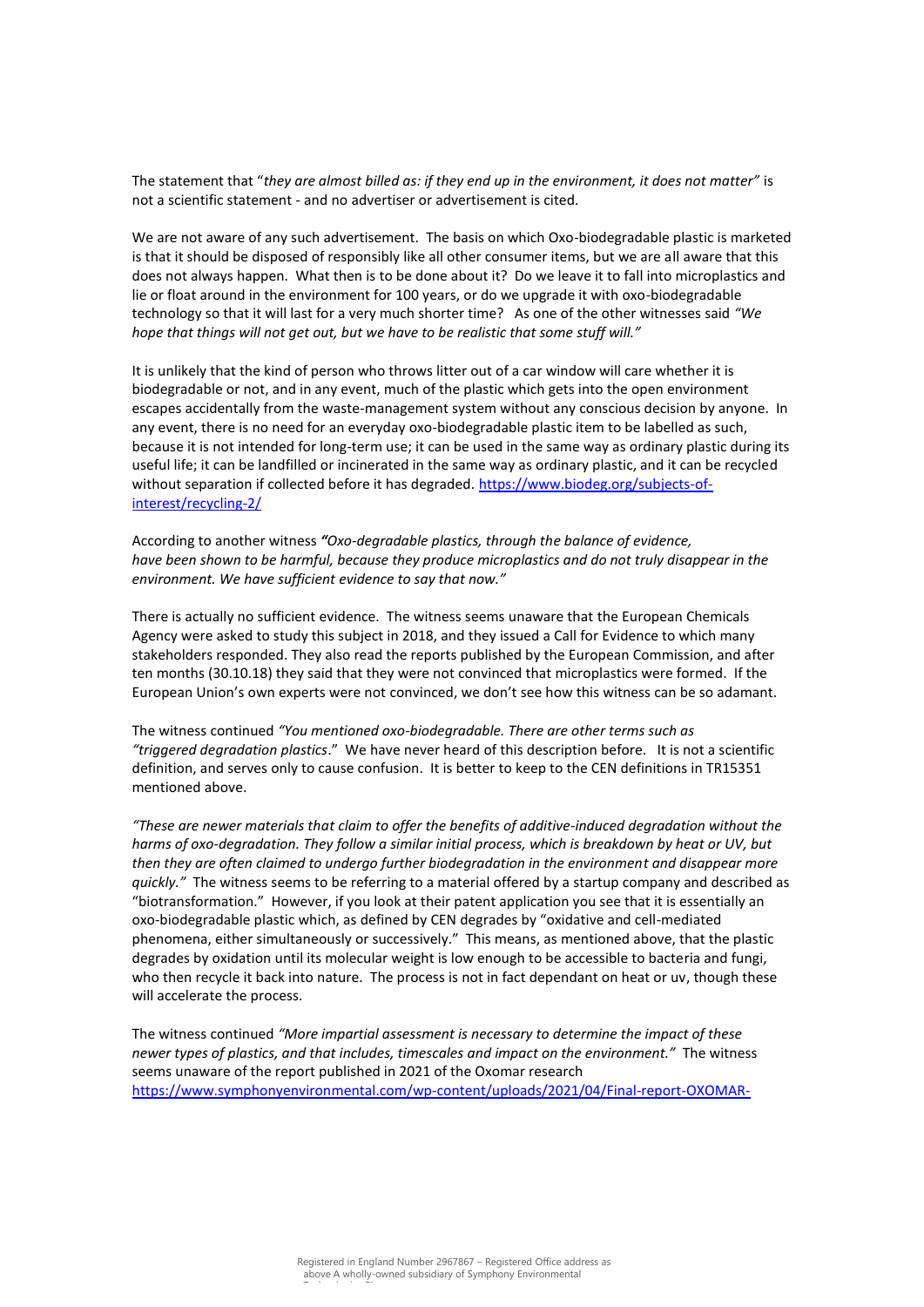[10032021.pdf](https://www.symphonyenvironmental.com/wp-content/uploads/2021/04/Final-report-OXOMAR-10032021.pdf) This is the most significant piece of actual scientific work (as distinct from literature reviews) conducted in recent years, but none of the witnesses even mentioned it.

This was a three-year study, sponsored by the French government, which proves beyond doubt that oxo-biodegradable plastic does biodegrade in the marine environment much more efficiently than ordinary plastic. To be quite sure, the scientists have also exposed a sample containing carbon 13 to bacteria, and they identified carbon 13 in the bacteria themselves – proving that the bacteria had bioassimilated the material. They are writing a further report on this.

As to timescale, none of the witnesses sems aware of the research at Queen Mary University London mentioned above, which has shown that the biodegradation can be up to ninety times faster than ordinary plastic.

<https://www.biodeg.org/wp-content/uploads/2020/05/published-report-11.2.20-1.pdf>(para. 2.3)

The witness continued *"Some of these are claimed to be safe for recycling, and the impact on the waste management system is also really important to consider here. To prevent the unintended consequences that we see in the case of oxo-degradable plastics, more independent assessment is needed before we determine these to be useful or safe on the market."* 

The response to this as follows: (a)The type of biodegradable plastic marketed as "compostable" will certainly contaminate an ordinary plastic recycling stream. (b) Oxodegradable plastic will not contaminate an ordinary plastic recycling stream, as it is ordinary plastic itself. (c) With regard to oxobiodegradable plastic, this has been commercially available for more than 20 years and there have been no reports that it has caused any problems when recycled together with ordinary plastic. The everyday plastic items for which oxo-biodegradable technology is used are not in any event worth recycling in economic or environmental terms, but expert studies in Austria and South Africa show that they can be safely recycled without separation if so desired. [https://www.biodeg.org/subjects-of-interest/recycling-](https://www.biodeg.org/subjects-of-interest/recycling-2/)[2/](https://www.biodeg.org/subjects-of-interest/recycling-2/)

Another witness said "*Part of the reason why a lot of the common plastics that we use perform so well is that they are semi-crystalline. They have crystalline regions of really well-ordered chains. ….. They have these and they give strength to the material, and the amorphous regions that are very disordered give the ductility to the material. Those are the bits that will biodegrade or compost more quickly, and you are left with the little crystalline bits that go into microplastics and then degrade down*  to nanoplastics. They are the bits that are the most challenging environmental degradation to deal *with." That would require some really inventive chemistry to get around, but it is not impossible.*

It is not impossible, and this issue has already been addressed by scientists familiar with oxobiodegradable technology. They have concluded that oxidation does occur, not only in the amorphous regions of the polypropylene but also in the chain portions which initially formed part of highly regular crystalline structures. See Arráez, F. J., Arnal, M. L., & Müller, A. J. (2018). *Journal of Applied Polymer Science*, *135*(14). [https://doi.org/10.1002/app.46088](https://eur01.safelinks.protection.outlook.com/?url=https%3A%2F%2Fdoi.org%2F10.1002%2Fapp.46088&data=04%7C01%7Cdc%40d2w.net%7C819aa387f3dd45b8b82608da11ae2dc2%7Cea9f534b3dee47e589e382546b8836c9%7C0%7C0%7C637841737048348536%7CUnknown%7CTWFpbGZsb3d8eyJWIjoiMC4wLjAwMDAiLCJQIjoiV2luMzIiLCJBTiI6Ik1haWwiLCJXVCI6Mn0%3D%7C3000&sdata=qGjmPvsuOFNdQBdLbVS9fZN13dineMLQU1IL68%2FV0ZI%3D&reserved=0) 

With regard to Standards, we were really surprised that a witness said *"As far as I am aware, at least, there is not a standard on environmental degradability to follow, where we could look at what their impact is and the timeline of that in the environment, should a plastic get out to waste."* In fact, since 2004 we have had the American standard ASTM D6954 for "Exposing and Testing Plastics that Degrade in the Environment by a Combination of Oxidation and Biodegradation" See the evidence about this Standard given to the UK government by one of its authors, Dr. Graham Swift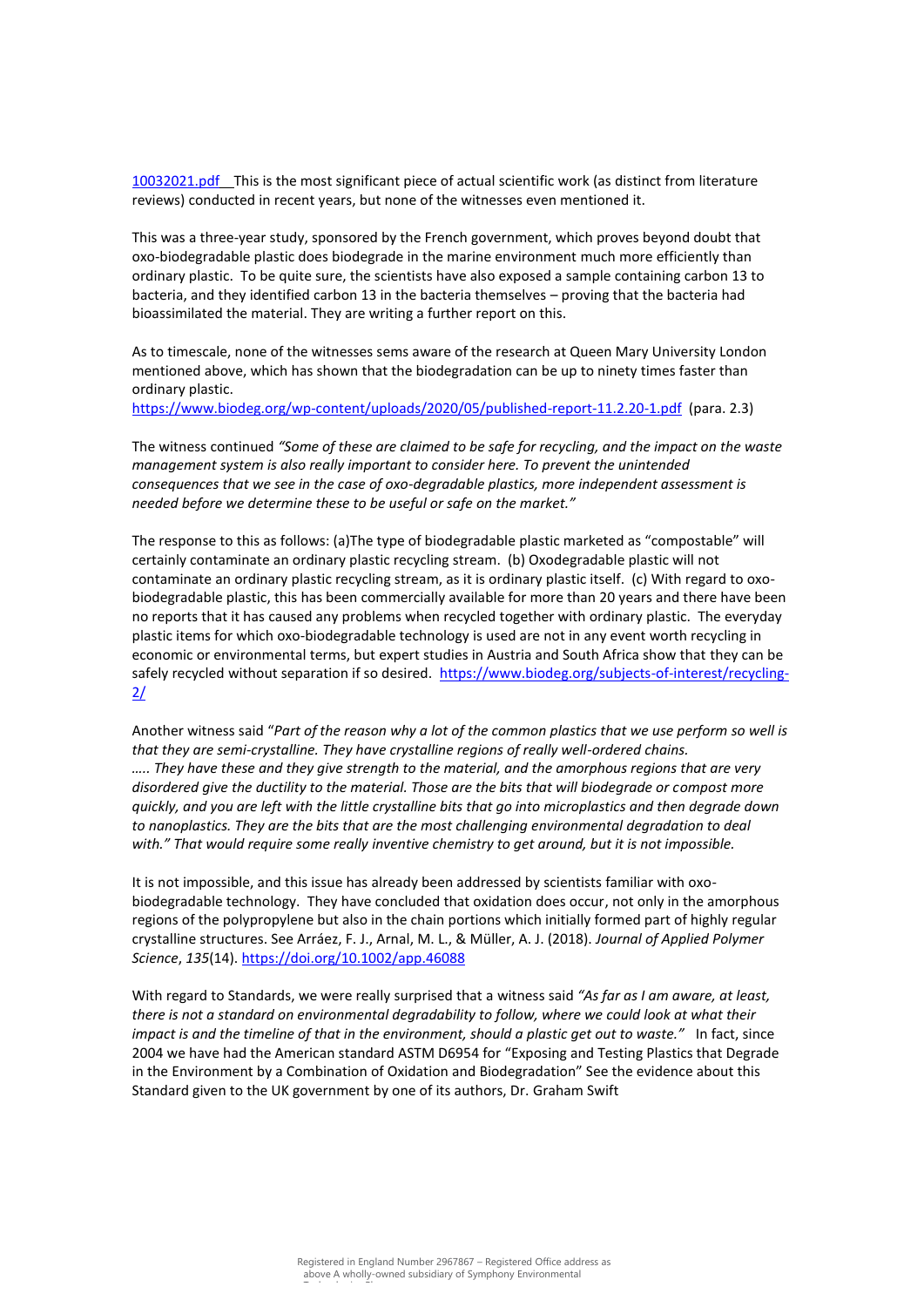<https://www.biodeg.org/wp-content/uploads/2021/02/Swift-evidence-to-BEIS.pdf>There are similar standards in the UK, France, Sweden, the UAE, Saudi Arabia and other countries.

With regard to ordinary plastics, we agree with the witness who said *"They have been preferred and designed around for 50 years. Let us be honest: they have really great properties for what we want them for. We like to use them because they are convenient, lightweight, strong and ductile—all of the things that we want to use them for—and they are cheap. Ethylene is not far off a waste product from the oil industry that they can then make into plastic. The scalability question has also been dealt with. These are made in millions of tonnes a year. In my lab, going from a 10 gram scale to even a 10 litre or 10 kilogram scale is a really difficult thing to do, never mind up into the tonnes.*

*There are a lot more pros for current plastics. As for the cons of them and where biodegradable plastics really have the advantage, I have written down "environmental legacy." That is the con or the downside of plastics, and it is not intended. I do not think anyone set out to litter the world with plastics. There was a report just this morning on the news of how far and wide plastics are and how long it is going to take us, if ever, to have a world that they are not polluting from what we have done already. There is a recent study that showed that there is more to come, and there is an awful lot more in our land and rivers than are out there in the oceans at the moment.*

The reference to *where biodegradable plastics really have the advantage*, is to oxo-biodegradable plastics, which are designed to biodegrade if they get into the open environment. It is not a reference to bio-based plastics, which do not biodegrade at all, or to those marketed as compostable which need to be collected and taken to an industrial composting facility.

As the witness said *"the cost of continuing with the present is a very expensive future in terms of pollution"* and that is why all everyday plastic needs to be upgraded with oxo-biodegradable technology. In the UK, there has already been too much delay, caused by faulty advice and muddled thinking at DEFRA, and as a result many thousands of tonnes of ordinary plastic have escaped into the open environment. They will still be there in 50 years time, and DEFRA are to blame for that.

#### Bio-based plastic

There are bio-based plastics marketed as compostable, but this is deceptive advertising because they do not convert into compost. The relevant Standard (EN13432) requires them to convert rapidly into  $CO<sub>2</sub>$  not into compost, and they do not therefore provide any plant nutrition. It is also deceptive to describe them as biodegradable, because they are designed to biodegrade in the special conditions found in an industrial composting facility – not in the open environment.

The Chairman asked *"if you are using compost that has a biodegradable plastic in it, we are really conscious of whether this is going to break completely down and be taken up by the plant as a nutrient, or whether it is just going to stay in the soil as a small particle. The jury is still out, is it not, on a lot of these compostable plastics? What is your view on it?* As to these plastics generally see <https://www.biodeg.org/subjects-of-interest/composting/>

We would agree with the witness who replied *"My view is that the European standard [EN13432] does not go far enough in terms of what the plastic has to break down to under the conditions at a given time. They are quite forcing conditions for a degradation. You are talking about 55 degrees centigrade, with added microbes, which you are not going to find on the average field in the UK. It does not get that warm. If you get these plastics that are not fully degraded—and there will be*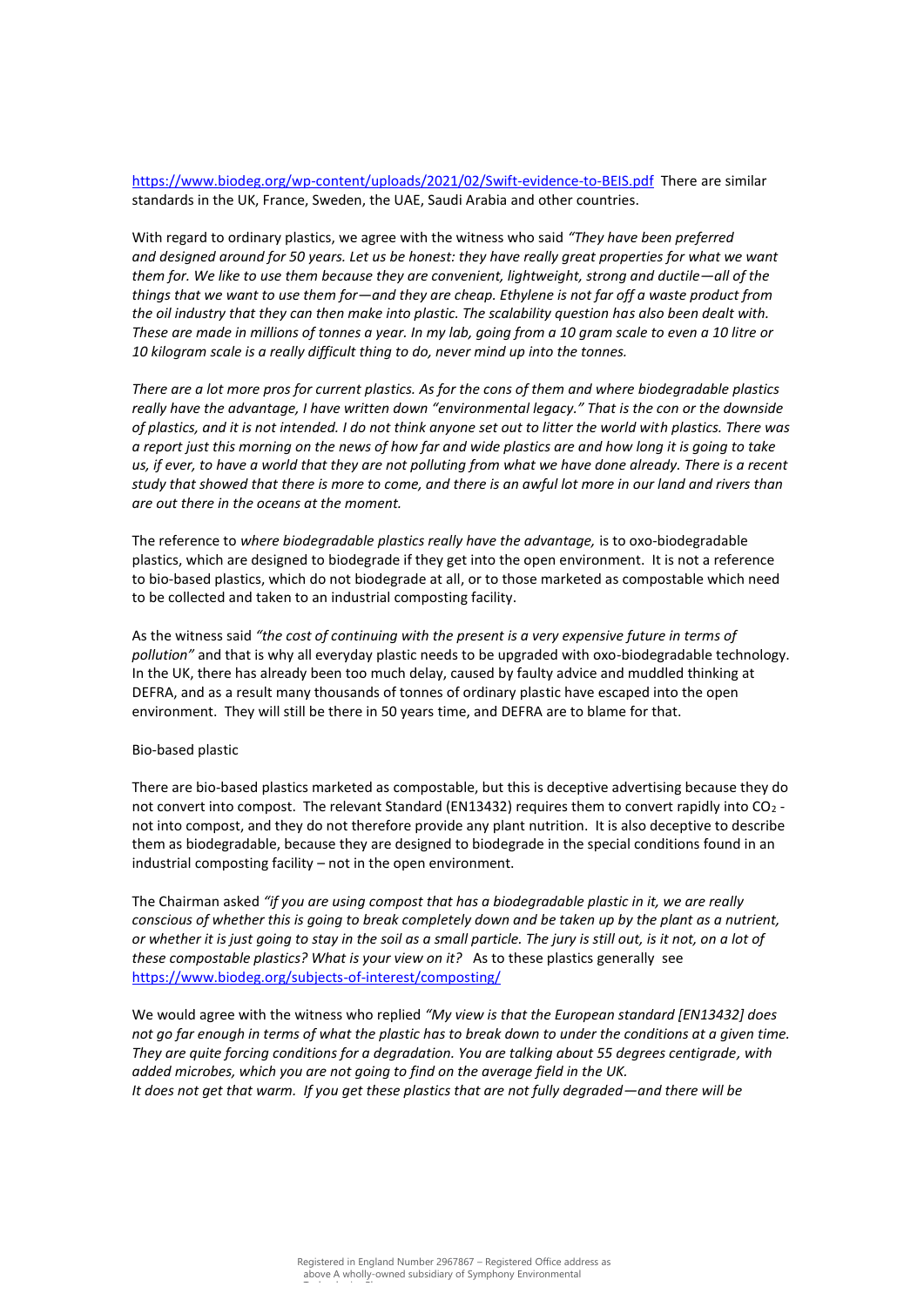*these little nanoplastic crystalline regions—and you put them on your field, they are not going to continue to degrade at an appreciable rate. You are still left with them and you are introducing these nanoplastics into the environment."*

For this reason, bio-based plastics marketed as "compostable" should not be used for agricultural mulch film. However, successful trials have been done in real-world conditions in Wales with oxobiodegradable mulch film, which is designed to biodegrade in the conditions normally found in a field. See [https://www.biodeg.org/wp-content/uploads/2020/09/Pembroke-Mulch-Film-Trial-Report-](https://www.biodeg.org/wp-content/uploads/2020/09/Pembroke-Mulch-Film-Trial-Report-30.09.13V1.pdf)[30.09.13V1.pdf](https://www.biodeg.org/wp-content/uploads/2020/09/Pembroke-Mulch-Film-Trial-Report-30.09.13V1.pdf)

A Member of the Committee said *"the Government's innovation strategy last year said that biobased plastics would play a significant role in the economy by 2035. "Where fossil-derived … plastics are required, biomanufacturing will deliver biobased and waste derived alternatives in 80% of the cases"; that is what they said. What the Committee takes from what you have said today is that we do not really know and we do not have enough information about the full lifecycle of these, how they break down in the soil and what the impact may be."*

The witness replied *"You can make polythene from biobased resources. It is still the same material and will still persist in the environment for the same amount of time as oil-based polythene, with all the challenges that [another witness] pointed out in terms of energy intensity. Also, the chemistry of having to do that may involve some other, not particularly pleasant chemical processes that we may want to avoid, if we can."*

We would agree with this witness, who also said *"There should be a very clear distinction between "biosourced" and "biodegradable" or "compostable" ….because those are completely different things that are often confused. As soon as you put the word "bio" in there, you jump to thinking that they are the same thing, and they are absolutely not. You can make polythene from sugarcane. The distinction needs to be made. [Another witness] raised the point that it is probably no better than making it from fossil, other than you are not digging up the fossil from the ground, but that is probably going to get dug up anyway, for other reasons."* Exactly right – oil is primarily extracted from the ground to make fuels and lubricants, and would be extracted even if plastics did not exist.

The witness continued*: If you take a PET bottle like you buy soft drinks in, you can make that from fossil sources or from biobased sources. There are two main ingredients in it and you can make both of them from either fossil or bio sources. With one of those ingredients, if you switch to biobased sources, you will have a lower carbon footprint than the fossil equivalent, which is why a lot of bottles are 30% made from plants. However, the carbon footprint of making the other 70%, from bio sources is huge compared to using fossil sources. In that example, we should not be incentivising switching that second ingredient, if carbon is the thing that we care about. If what we care about is the bottle and whether it will end up as waste, it does not really matter which source it came from in the first place."*

#### Reusable bags

One of the witnesses said *"People buy bags for life but we have been working with a supermarket, which, when it interviewed people at the checkout, found that 44% of people had left their bags at home so were not reusing them; 44% had left them in the car, so were not reusing them; only 10% of people had their reusable bag with them at the checkout."*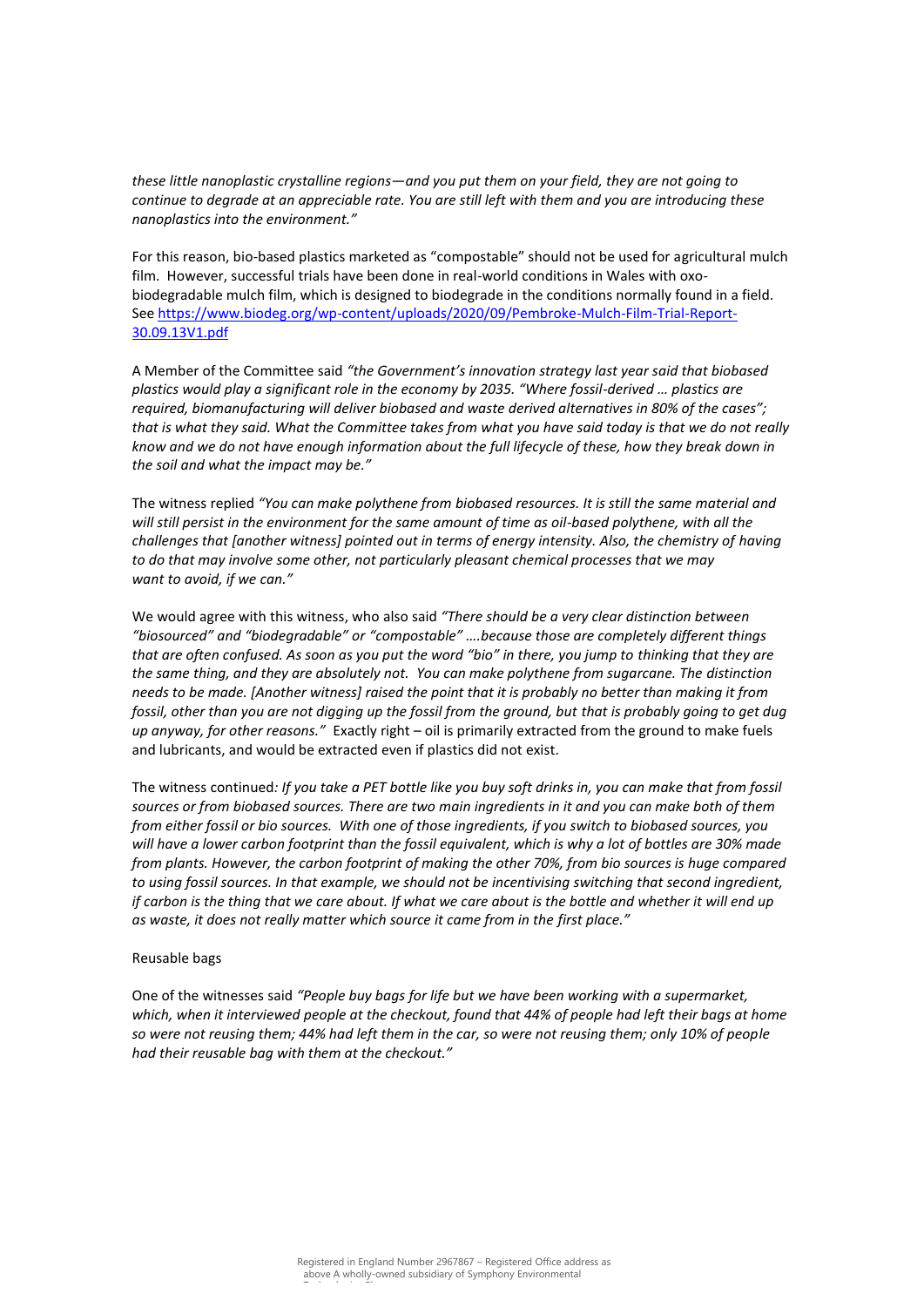The problem with reusable bags is that they contain a lot more plastic than the traditional lightweight checkout bag. Even re-usable bags get discarded at the end of their useful life, and they need to be made with oxo-biodegradable technology so that they will not lie or float around for decades. The useful life can be programmed as desired by adjusting the formulation of the masterbatch, and they can be recycled if collected before the end of their useful life.

# B. OXO-BIODEGRADABLE PLASTIC

Oxo-biodegradable" plastic (OBP) should be seen as part of an overall strategy to improve the environment, and it is fully consistent with the principles of "Reduce" "Re-use" "Redesign" and "Recycle."

For an audio-visual introduction to OBP and other plastic innovations see [https://youtu.be/rc-YWqQ\\_HHY](https://youtu.be/rc-YWqQ_HHY) (skip the ads)

# **EXECUTIVE SUMMARY**

- Plastic waste is a serious environmental problem.
- Microplastics are caused by the embrittlement and erosion of ordinary plastic, and these fragments of plastic can lie or float around for decades adsorbing toxins.
- Bag taxes, and incentives to reduce and recycle are not enough, because thousands of tons of ordinary plastic will still get into the environment every day, where they will create microplastics.
- We therefore need to stop using ordinary plastic for everyday items.
- Everyday plastic items should urgently be upgraded with OBP technology so that they will safely degrade and then biodegrade in a much shorter time, if they get into the open environment.
- **It is essential to understand that OBP does not simply fragment into pieces of plastic – it converts at the end of its useful life into waxy materials with a low molecular-weight which are no longer plastic, and will be recycled back into nature by naturally-occurring bacteria and fungi.**
- OBP is designed to biodegrade in the open environment, and requires no special conditions.
- The Oxomar report<sup>1</sup> has proved beyond doubt that OBP biodegrades even in the oceans, much more efficiently than ordinary plastic. The scientists have also

<sup>1</sup>[https://www.biodeg.org/subjects-of-interest/agriculture-and-horticulture/the-marine](https://www.biodeg.org/subjects-of-interest/agriculture-and-horticulture/the-marine-environment/)[environment/](https://www.biodeg.org/subjects-of-interest/agriculture-and-horticulture/the-marine-environment/)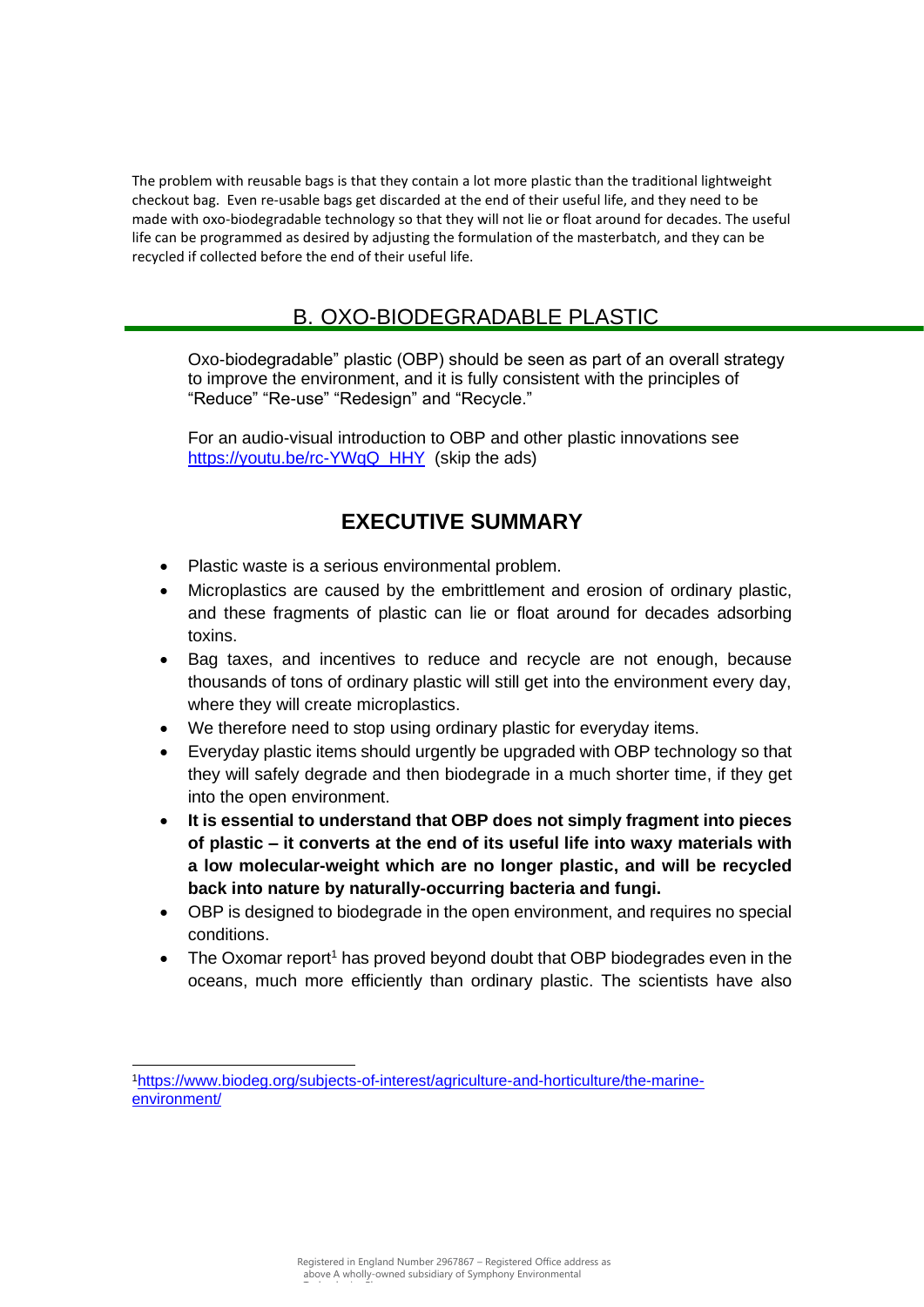proved, by using a carbon 13 tracer, that the material is actually bioassimilated by the bacteria.<sup>2</sup>

- The European Chemicals Agency has studied OBP, and said on 30<sup>th</sup> October 2018 that it is not convinced that it creates microplastics.
- OBP costs little or no more than ordinary plastics. It can be made by the same factories with the same machinery, so there are no job-losses.
- OBP can contain a tracer so that it can be identified by waste-sorting equipment, but this is not necessary, because it can be recycled with ordinary plastics if collected during its useful life. Vegetable-based plastics cannot.
- OBP is made from a by-product of oil refining, so almost the same amount of oil would be extracted from the ground even if plastics did not exist. There is no need to switch to expensive vegetable-based alternatives, which consume land and water resources as well as fossil-fuels, and are themselves made with up to 70% petroleum components.
- Vegetable-based plastics are in any event the wrong choice if we are concerned about litter - because they are tested to biodegrade in an industrial composting unit – not in the open environment<sup>3</sup> Nor do they convert to compost – they convert into  $CO<sub>2</sub>$ .
- **It is important to understand that oxo-biodegradable plastic is not a completely new product – it is ordinary plastic, upgraded so that it will not lie or float around in the environment for hundreds of years.**

We fully support the idea of a circular economy for plastics, and (OBP) is entirely consistent with those principles. We support the redesign of plastics, we support re-use of plastics, and we support recycling of plastic where it makes sense.

At the present time, and for most applications, plastic is the best option for protecting our food and other goods from damage and contamination. It is waterproof, strong and flexible; it can be adapted for a variety of products, it is not expensive, and is made from raw materials which are readily available

A Life-cycle Assessment by Intertek for the UK Government in 2011<sup>4</sup> put plastic ahead of all the other materials used to make shopping bags. Intertek performed another LCA for shopping bags in 2012 which included the litter metric, and they put the environmental credentials of OBP ahead of bio-based and conventional plastic. A report by the Denkstatt Environmental Consultancy of

<sup>2</sup> Report as yet unpublished

<sup>&</sup>lt;sup>3</sup> EN13432 para 1. Provides that "This European standard makes provision for obtaining information on the processing of packaging in controlled waste treatment plants, but does not take into account packaging waste which may end up in the environment through uncontrolled means, i.e. as litter."

<sup>4</sup> <https://www.biodeg.org/subjects-of-interest/life-cycle-assessments/>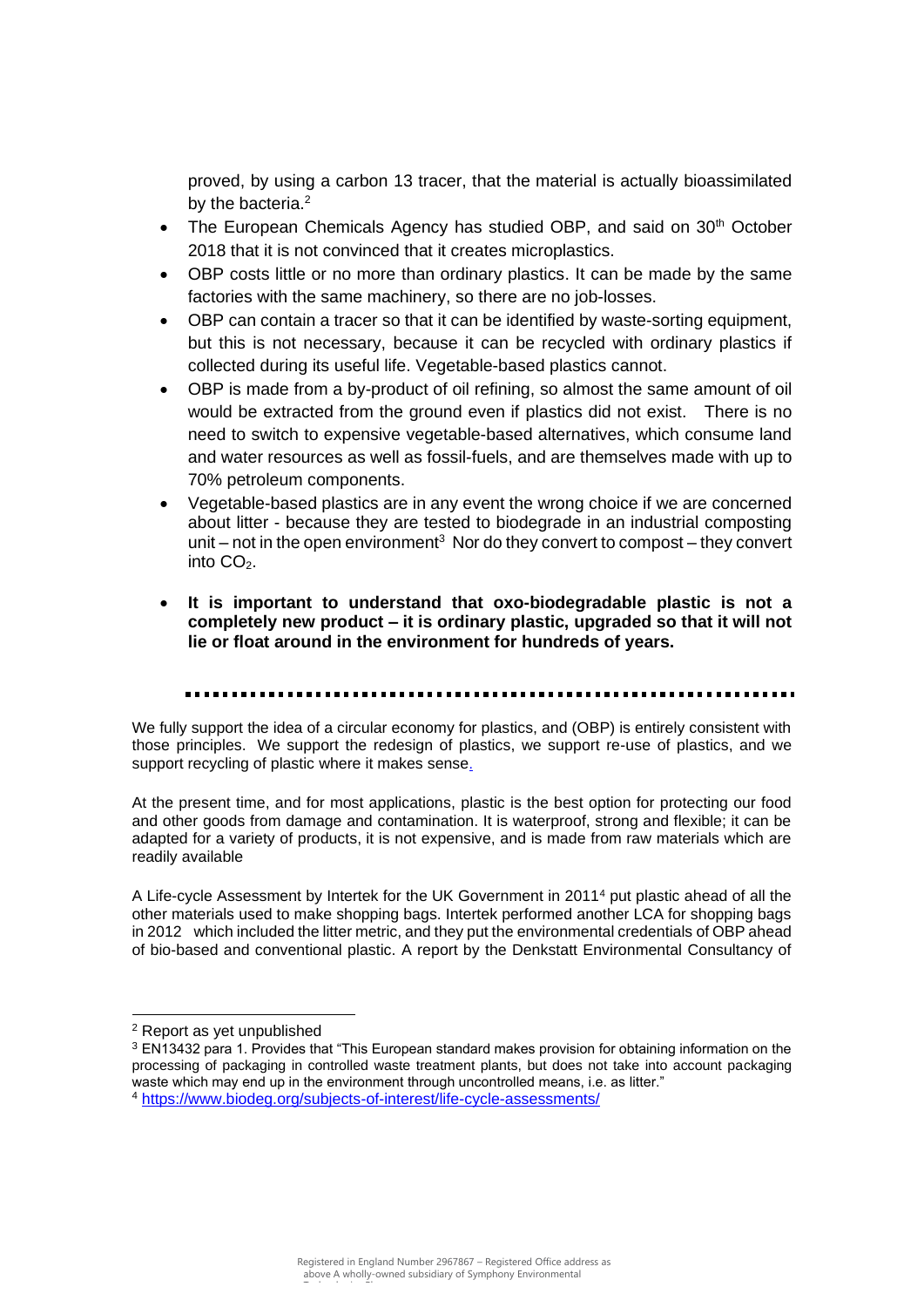Germany<sup>5</sup> shows that it would be a serious mistake to ban plastic packaging and use other materials instead.

The conclusions of the Denkstatt report were that:

• Plastics applied in the packaging sector today, are mostly used as a very energy efficient material. Plastics enable resource-efficient packaging solutions, which result in significant savings of energy and GHG emissions. This is due to the fact that plastic packaging facilitates significantly reduced material consumption which results in less energy consumption for the same functional unit.

• In addition many plastic packaging products save significant amounts of energy and GHG emissions during the use phase. These benefits are especially significant, when plastic packaging can be used to increase the shelf-life of food resulting in reduction of food wastage.

• Vice versa the substitution of plastic packaging by other materials would in most cases increase energy consumption and GHG emissions.

• Finally a "carbon balance" for plastic packaging shows that the estimated use benefits are at least 5 times higher than the emissions from production & recovery.

Further, there is a January 2020 Report by the Green Alliance<sup>6</sup> who had interviewed representatives from five of the UK's major supermarkets as well as from major consumer goods and beverage companies. One of them had received many complaints saying that "plastic is evil and has no place, regardless of any positives it might have in addressing food waste and what not… It's been ferocious."

The Report says that some decisions have been taken knowing it could actually increase environmental burdens. One supermarket representative was frank: "We are aware that [by switching from plastic to other materials] we may, in some cases, be increasing our carbon footprint." A brand representative bluntly complained about misinformation being spread about the environmental credentials of non-plastic single use packaging formats: "The past year has just really annoyed me no end with companies boasting about not using plastic, even when they're in single use glass, and their carbon emissions are going to be off the scale."

## PAPER

Isn't it better to use paper bags instead of plastic bags?

No. A statement from Exeter City Council in January 2020 said Paper "is often touted as the solution to all our plastic woes, but it just isn't. This is just another example of making a problem worse by trying to make it better…or trying to look like you're trying to make it better. Paper production and transportation is incredibly fuel- and energyand water-intensive – much more so than thin plastic. It tends to result in the

<sup>5</sup> <https://denkstatt.eu/portrait/?lang=de>

<sup>6</sup> [https://www.green-alliance.org.uk/plastic\\_promises](https://www.green-alliance.org.uk/plastic_promises)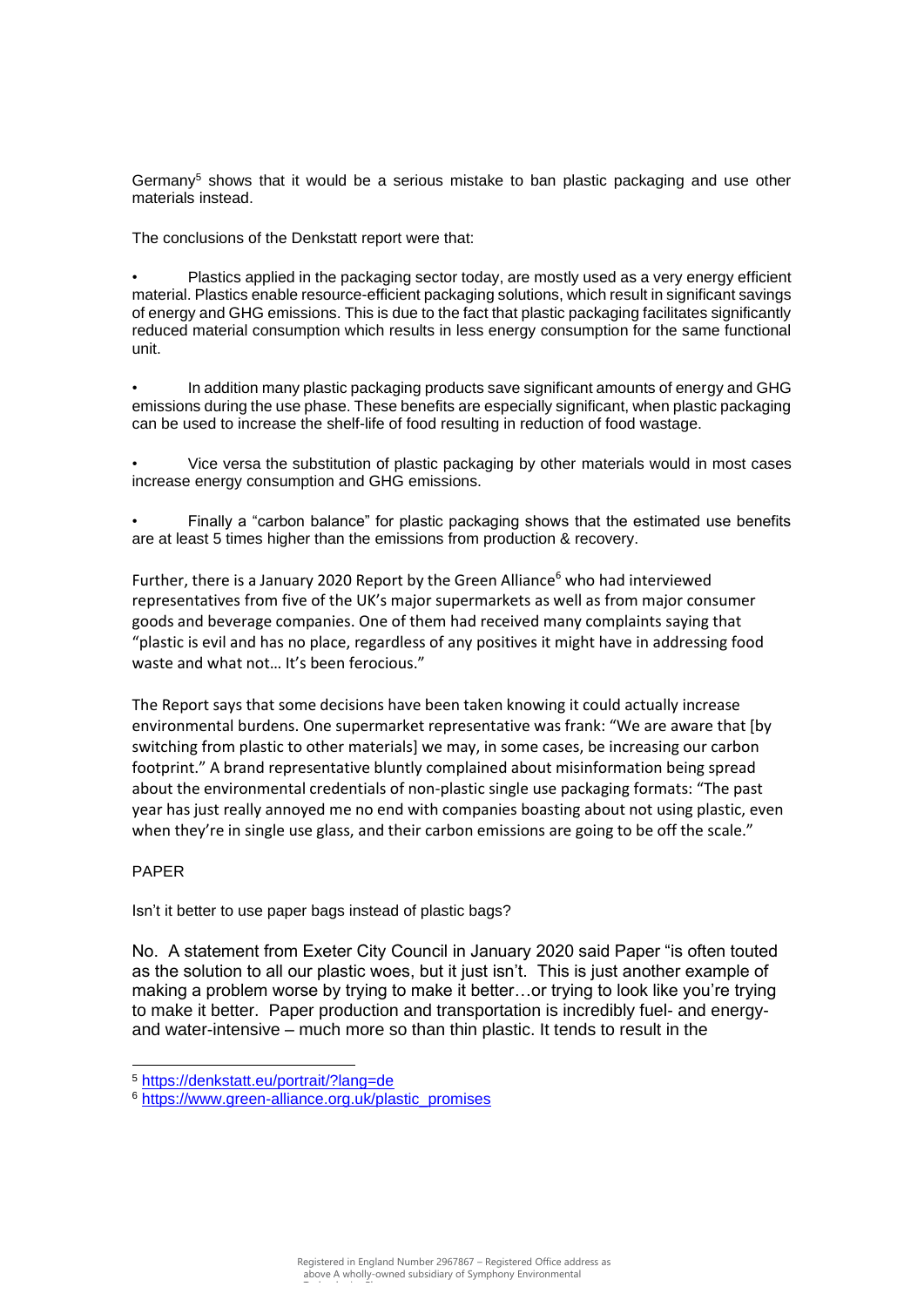deforestation of old wood that is often replaced by a non-native monoculture, severely inhibiting the biodiversity essential for life on earth."

Planting trees is a really good thing; but cutting down forests is a different matter. We need more trees, not more new ones and fewer old ones. Why do they use old wood? Because it has nice long fibres. Think about all the fuel used in cutting down trees and hauling them. All the water and energy and chemicals used in pulping, bleaching, drying, cutting, and transporting.

The embedded carbon and environmental damage in a paper bag is significant. So paper is not a solution to plastic. It may rot quicker in nature, but the harm it does before it gets there can be considerably higher than that caused by plastic.

The Life-cycle Assessment by Intertek, published by the UK Government in February 20117 found that "The paper bag has to be used four or more times to reduce its global warming potential to below that of the conventional HDPE plastic bag, but was significantly worse than the conventional HDPE bag for human toxicity and terrestrial ecotoxicity due to the effect of paper production. However, it is unlikely the paper bag can be regularly reused the required number of times due to its low durability.

- The process of making paper bags causes 70% more atmospheric pollution than plastic bags.
- Paper bags use 300% more energy to produce, and the process uses huge amounts of water and creates very unpleasant organic waste. When they degrade they emit methane and carbon dioxide.
- If you compare the use of resources in manufacturing paper compared with plastic, in water usage alone, the cost is much higher given that fresh water is a resource that is in short supply in many regions of the world.
- A stack of 1000 new plastic carrier bags would be around 2 inches high, but a stack of 1000 new paper grocery bags could be around 2 feet high. For every seven trucks to deliver paper bags, only one truck is needed for the same amount of plastic bags, creating much less transport pollution and road congestion. 2,000 plastic retail bags weigh 30 pounds, while 2,000 paper grocery bags weigh 280 pounds. Additionally it takes 91% less energy to recycle a pound of plastic than it takes to recycle a pound of paper. Plastic bags generate 80% less waste than paper bags.
- Also, because paper bags are not as strong as plastic, people may use two or three bags inside each other. Paper bags cannot normally be re-used, and will disintegrate if wet.

A study published on 19th July 2017 in "Science Advances" by researchers at the University of California, Santa Barbara, the University of Georgia, and the Law of the Sea Education Association in Woods Hole, Mass., said that "*The same properties that make plastics so versatile — durability and resistance to degradation — make these materials difficult or impossible for nature to assimilate." The researchers concluded that "humans are conducting an uncontrolled experiment on a global scale, in which billions of metric tons* 

<sup>7</sup> <https://www.biodeg.org/subjects-of-interest/life-cycle-assessments/>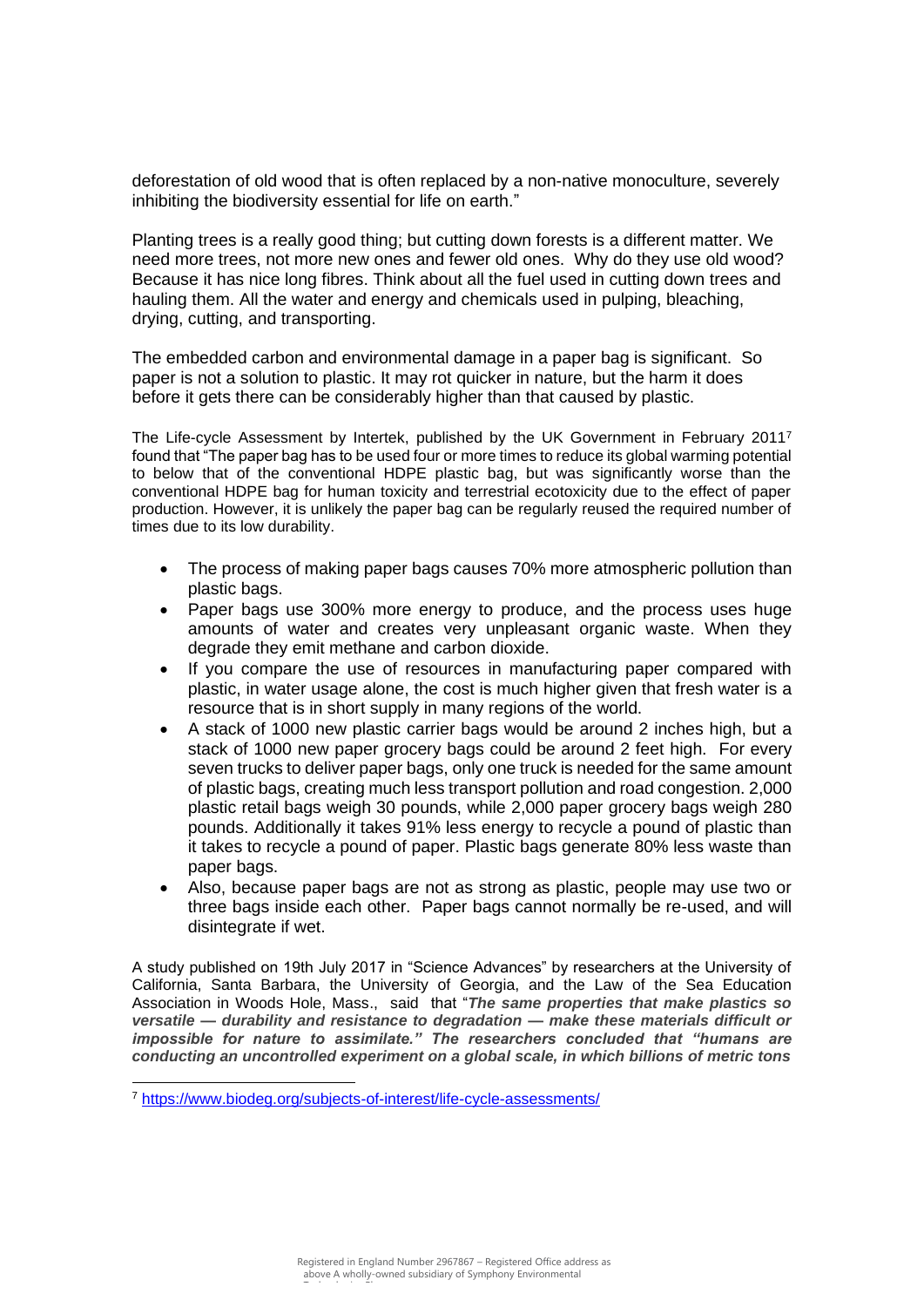*of material will accumulate across all major terrestrial and aquatic ecosystems on the planet"*

**This is the very reason why OBP has been invented**. It performs in exactly the same way as normal plastic, but it protects the environment from the accumulation of plastic waste by converting at the end of its useful life into biodegradable materials which are no longer plastic. The micro-organisms then return the material to nature.

Urgent action is therefore necessary. Governments must stop dithering and make it mandatory for all short-life products made from polyethylene or polypropylene to be made with OBP. This has already been done in Saudi Arabia, the UAE, and other countries, and it is time that the rest of the world followed their example. The EU is moving in the opposite direction due to pressure from vested-interests,<sup>8</sup> and as a result the EU is being charged in its own courts with misuse of legislative power.<sup>9</sup>

These countries in the Middle East recognise that upgrading the plastic is preferable to trying to ban it. They do not want to leave plastic waste in the environment as a problem for future generations, so they sent experts to England to study OBP technology. They are now convinced that OBP offers an "insurance policy" if all else fails, and **factories and brand-owners are not allowed to export to those countries unless their plastic products and plastic packaging are made with OBP technology.<sup>10</sup>**

Whilst the amount of plastic waste and leakage into the environment can be reduced by suitable policies, the only way to prevent plastic fragments getting into the environment entirely is to ban all plastics, which is clearly disproportionate and not desirable. Nobody doubts that all plastics will fragment as they degrade, but OBP has been designed to convert rapidly at the end of its useful life into low molecular-weight biodegradable materials in the outdoor environment with access to oxygen. Nobody doubts that this does occur. Sunlight and heat will accelerate the process but they are not essential.

Similarly, nobody doubts that the length of time that this process takes will depend on conditions in the environment. Equally, nobody doubts that under the same environmental conditions OBP will become biodegradable much more quickly than conventional or crop-based plastic. However, questions are asked as to whether the whole of the plastic will convert to low-molecular-weight materials, but this is well understood and the industry standards for OBP place limits on the formation of non-degradable fractions.

If OBP merely fragmented without biodegrading, CEN would not have defined oxobiodegradability<sup>11</sup>, and the American and British and French Standards authorities would not have included tests for biodegradability in ASTM D6954, BS8472 and AC T51-808

The Eunomia Report (2016) to the EU Commission concluded that *"The debate around the biodegradability of OBP plastic is not finalised, but should move forward from the assertion* 

Successively."

<sup>8</sup> <https://bioplasticsnews.com/2021/12/06/history-anti-oxo-biodegradable-plastics-history/>

<sup>9</sup> <https://www.symphonyenvironmental.com/eu-court-case-update/>

<sup>10</sup> See<http://www.symphonyenvironmental.com/exporting-plastic-products-saudi-arabia/>

<sup>11</sup> TR 15351 "degradation identified as resulting from oxidative and cell-mediated phenomena, either simultaneously or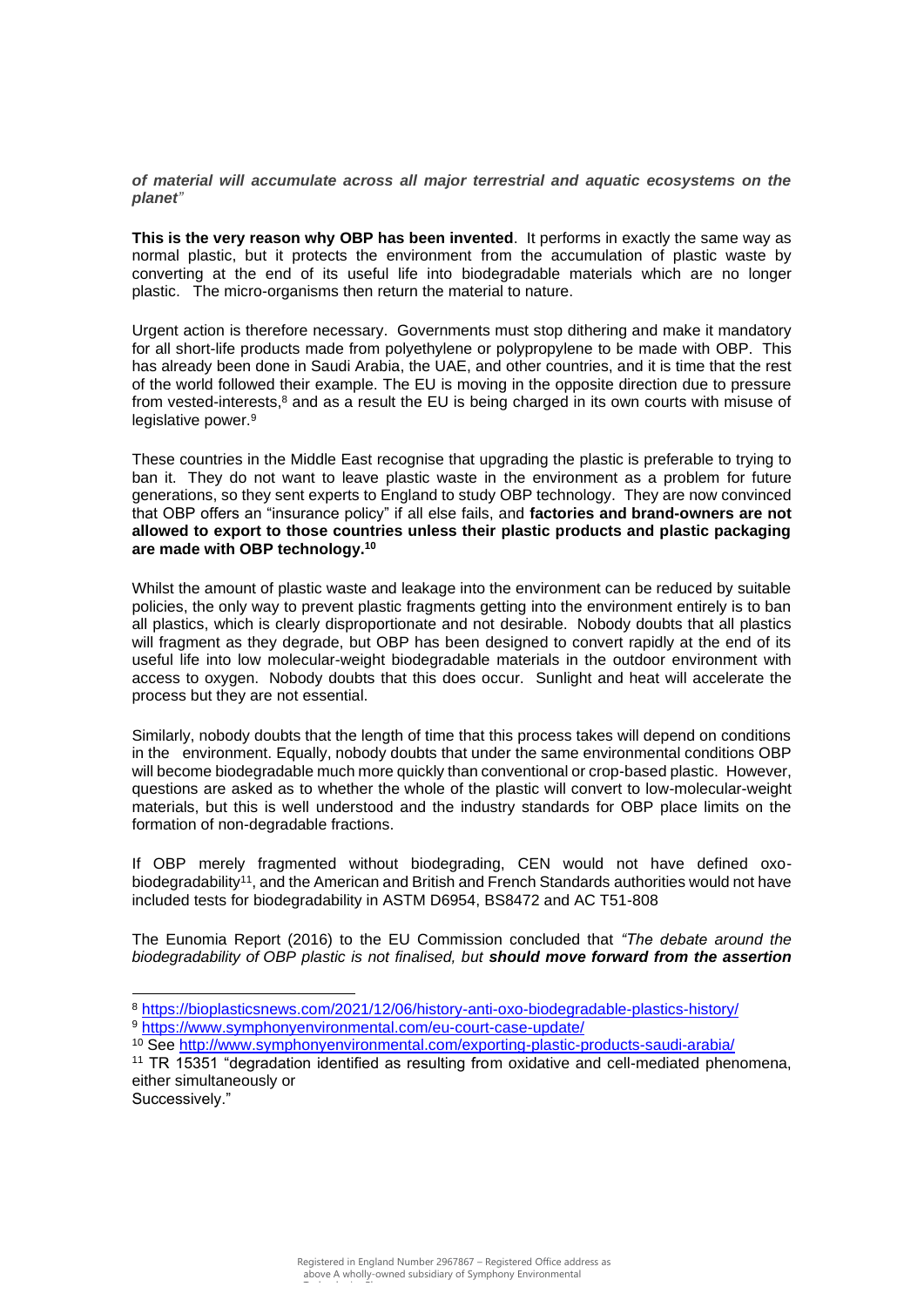*that OBP plastics merely fragment, towards confirming whether the timeframes observed for total biodegradation are acceptable from an environmental point of view and whether this is likely to take place in natural environments."* As to these issues see below. There is therefore no longer any justification for anyone to refer to OBP as "oxo-degradable" or "oxofragmentable."

#### THE SCIENCE

The most recent and most important piece of scientific work is the Oxomar Report, mentioned above.

The scientists who invented plastic soon realised that the durability which they had worked so hard to achieve would cause a serious problem if the plastic escaped into the open environment as litter. They therefore found a way to make the molecular structure of the plastic dismantle automatically in the open environment so that it becomes biodegradable, and they called it "oxobiodegradable."

The biodegradability of oxo-biodegradable polymers has been extensively studied and reviewed in scientific articles over more than 40 years. In 2018 the scientific evidence was reviewed by a former Deputy High Court Judge in England.<sup>12</sup> He concluded, in a 14-page written Report, that oxo-biodegradable technology:

• does facilitate the ultimate biodegradation of plastics in air or seawater by bacteria, fungi or algae, within a reasonable time, so as to cause the plastic to cease to exist as such, far sooner than ordinary plastics, without causing any toxicity;

• that "the benefit is obvious of reducing future contributions to the scourge of plastic pollution of land and sea";

• that oxo-biodegradable technology is compatible with composting and recycling; and

• "the criticism alleging that oxo-biodegradable plastic technology would materially encourage littering [can only be regarded] as fanciful and unrealistic."

Research at Queen Mary University London<sup>13</sup> has shown that:

- Molecular-weight reduction is a critical factor in rate and extent of biodegradability
- The use of a prodegradant catalyst caused rapid molecular-weight reduction;
- The degraded polymer was then biodegraded by bacteria commonly found in soil and marine environments

• Oxo-Biodegradable plastic demonstrated up to 90 times more mineralisation than ordinary plastic

• There is similar biodegradation whether the polymer is degraded in the laboratory or under real-life conditions.

<sup>12</sup> <https://www.biodeg.org/uk-judge-find-the-case-for-oxo-biodegradable-plastic-proven/>

<sup>13</sup> <https://www.biodeg.org/wp-content/uploads/2020/05/published-report-11.2.20-1.pdf>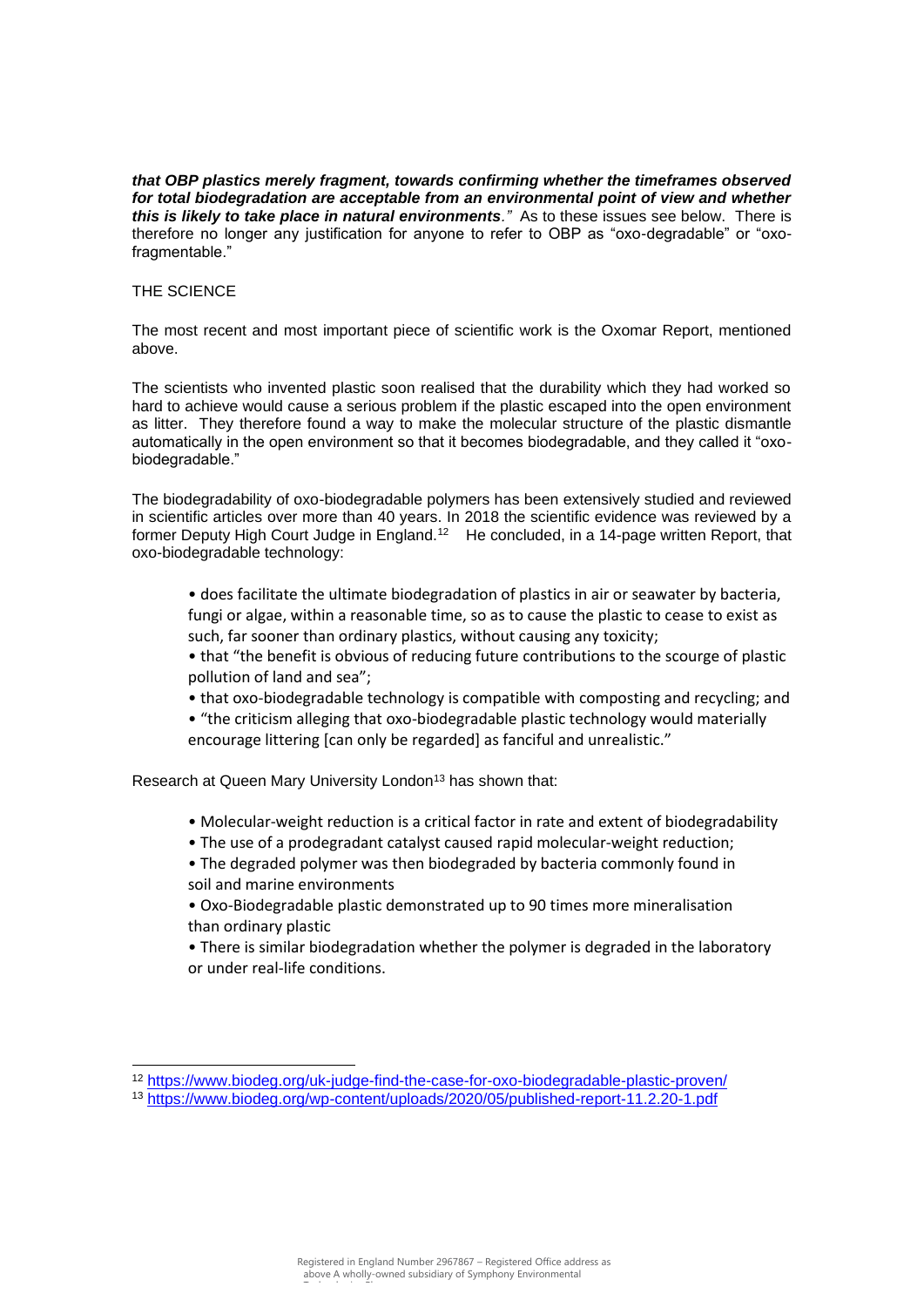In 2015 Gewert et al<sup>14</sup> found that "Abiotic degradation produces carbonyl groups that increase the hydrophilicity of the polymer and thus increase its availability for biodegradation"

Dussud et al<sup>15</sup> compared three polyethylene-based polymers, with similar surface roughness, and observed increase in oxidation and hydrophilicity brought about by the inclusion of a prodegradant additive and then by oxidative degradation, which is a clear factor in the ability of organisms to colonize the material. During these experiments, the degree of colonisation (cell count) is not only an indication of the ability of microorganisms to physically populate the surface of the material, but is also influenced by each material's ability to act as a source of nutrients for the microorganisms.

Eyheraguibel et al<sup>16</sup> identified the products of degradation facilitated by a prodegradant additive in an OBP as oxidised oligomers. The characterisation of the oligomers, before and after exposure to the bacterial strain R. rhodochorus, provides insight into the oligomeric products of polyolefin degradation and their biodegradability. The paper demonstrates that after sufficient molecular weight reduction, the oligomers are soluble in water and that the most and undergo near-total biodegradation: 60% biodegradation after only four days, up to 95% after 240 days.

Arraez et al<sup>17</sup> say "The design of materials with the ability to degrade once their service life has finished is one of the industrial approaches to face the problems of accumulation of plastic wastes in the environment. The purpose of such process is to generate chemical changes in the polymer structure as a result of oxidation in air. This is achieved by using special additives called prooxidant/pro-degradants (oxo additives) consisting of organic salts of metals …. The degradation process induced by the incorporation of oxo additives in polymers is called oxo-biodegradation and is defined as the process of transforming complex molecules into simpler elements from oxidation reactions that promote the cleavage of the chemical bonds, the incorporation of polar groups, and the reduction in molecular weight in polymer chains favouring their interaction with micro-organisms in the environment, transforming them into bio-assimilable materials. ….. Microorganisms such as bacteria fungi and algae use the oxidation products of the polymer chains as carbon sources resulting in the formation of carbon dioxide, water, and bio-mass."

See also Ammala et al., 2011; Koutny et al., 2006a; Singh and Sharma, 2008). (Albertsson and Karlsson, 1980; Chiellini et al., 2006; Jakubowicz et al., 2006; Ojeda et al., 2011(Albertsson et al., 1987; Bonhomme et al., 2003; Corti et al., 2010; Jakubowicz et al., 2011).

The EU Commission report<sup>18</sup> accepts at para. 3.1 that the plastic does not simply fragment into small pieces. It says that "This first stage of degradation prepares the oxo-degradable plastic for

<sup>14</sup> Gewert, B., Plassmann, M. and MacLeod, M. (2015). Pathways for degradation of plastic polymers floating in the marine environment. Environmental Science: Processes & Impacts pp.1515.

 $\frac{15}{15}$  "Colonization of Non-biodegradable and Biodegradable Plastics by Marine Microorganisms" Frontiers in Microbiology, (2018). 9.

 $16$  "Characterization of oxidized oligomers from polyethylene films by mass spectrometry and NMR spectroscopy before and after biodegradation by a Rhodococcus rhodochrous strain" 184 Chemosphere (2017) 366-374.

<sup>17</sup> "Thermal and UV degradation of polypropylene with pro-oxidant. Abiotic characterization" Applied Journal of Polymer Science (2017) 135, 46088

 $18$  16<sup>th</sup> January 2018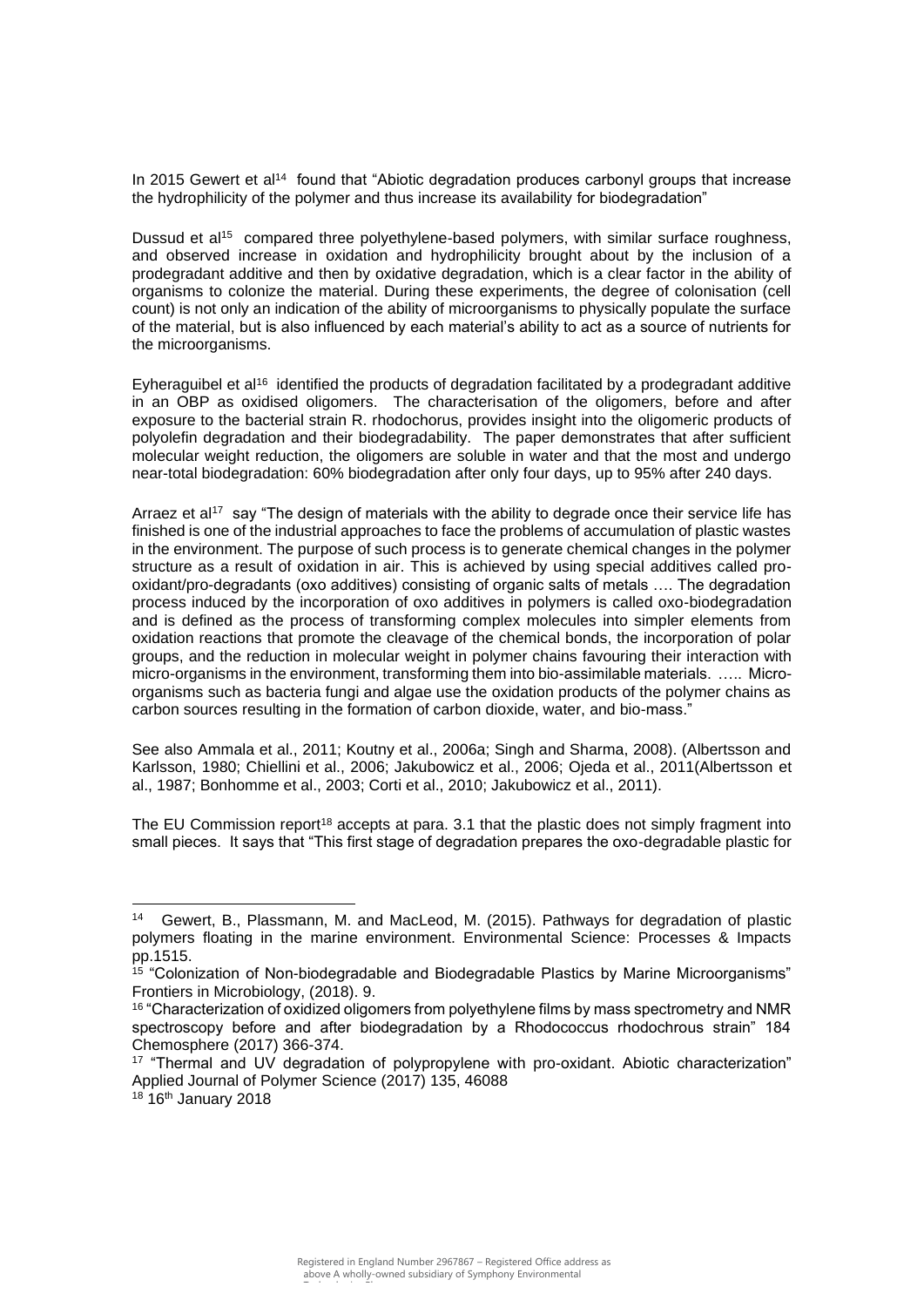biodegradation by reducing the molecular weight of the plastic to the point where it may be consumed by biological organisms,"

A report was issued by the Ellen MacArthur Foundation in 2017 and endorsed by some of the world's largest producers of the very plastic packaging which is polluting the oceans. It was also financially supported by the producers of vegetable-based plastics who see oxo-biodegradable plastics as a threat to their market-share.

It said that "oxo-degradable" plastics simply fragmented but having engaged with our scientists they no longer say that. They now admit in their May 2019 report that "oxo-degradable" plastics are manufactured so that they can degrade faster than conventional plastics and that they do become biodegradable, but they say that "it is not yet possible accurately to predict the duration of the biodegradation for such plastics."

For that reason a broad indication only can be given as to timescale. It is however possible to say with certainty that at any given time and place in the open environment an oxo-biodegradable plastic item will become biodegradable significantly more quickly than an ordinary plastic item. That is the point. - Do we want ordinary plastic which can lie or float around for decades, or oxobiodegradable plastic which will be recycled back into nature much more quickly? Of course, we don't want plastic in the sea at all, but that is not the present reality.

We discovered that the author of the MacArthur Report is not a polymer scientist, nor even qualified in chemistry.

A draft of the 2017 MacArthur report had been submitted to Prof. Ignacy Jakubowicz, one of the world's leading polymer scientists, who replied that it did not accord with his understanding, nor the science in this field.<sup>19</sup>

He explained to them that "The degradation process is not only a fragmentation, but is an entire change of the material from a high molecular-weight polymer, to monomeric and oligomeric fragments, and from hydrocarbon molecules to oxygen-containing molecules which can be bioassimilated." They are then recycled back into nature by the naturally-occurring microorganisms. This point is absolutely crucial to an understanding of OBP but the MacArthur researchers have failed to understand it, and did not include this advice in their Report. The same mistake was made by the authors of the January 2018 EU Commission report on oxobiodegradable plastic.

For the BPA response to the MacArthur report see [https://www.biodeg.org/wp](https://www.biodeg.org/wp-content/uploads/2019/11/emf-report-1.pdf)[content/uploads/2019/11/emf-report-1.pdf](https://www.biodeg.org/wp-content/uploads/2019/11/emf-report-1.pdf)

For the BPA response to the EU Commission report se[e https://www.biodeg.org/wp](https://www.biodeg.org/wp-content/uploads/2018/01/BPA-RESPONDS-TO-EUROPEAN-COMMISSION.pdf)[content/uploads/2018/01/BPA-RESPONDS-TO-EUROPEAN-COMMISSION.pdf](https://www.biodeg.org/wp-content/uploads/2018/01/BPA-RESPONDS-TO-EUROPEAN-COMMISSION.pdf)

<sup>19</sup> [https://www.biodeg.org/wp-content/uploads/2020/05/Reply-to-Ellen-MacArthur-Foundation](https://www.biodeg.org/wp-content/uploads/2020/05/Reply-to-Ellen-MacArthur-Foundation-from-Prof-Ignacy-Jakubowicz-21-8-17.pdf)[from-Prof-Ignacy-Jakubowicz-21-8-17.pdf](https://www.biodeg.org/wp-content/uploads/2020/05/Reply-to-Ellen-MacArthur-Foundation-from-Prof-Ignacy-Jakubowicz-21-8-17.pdf)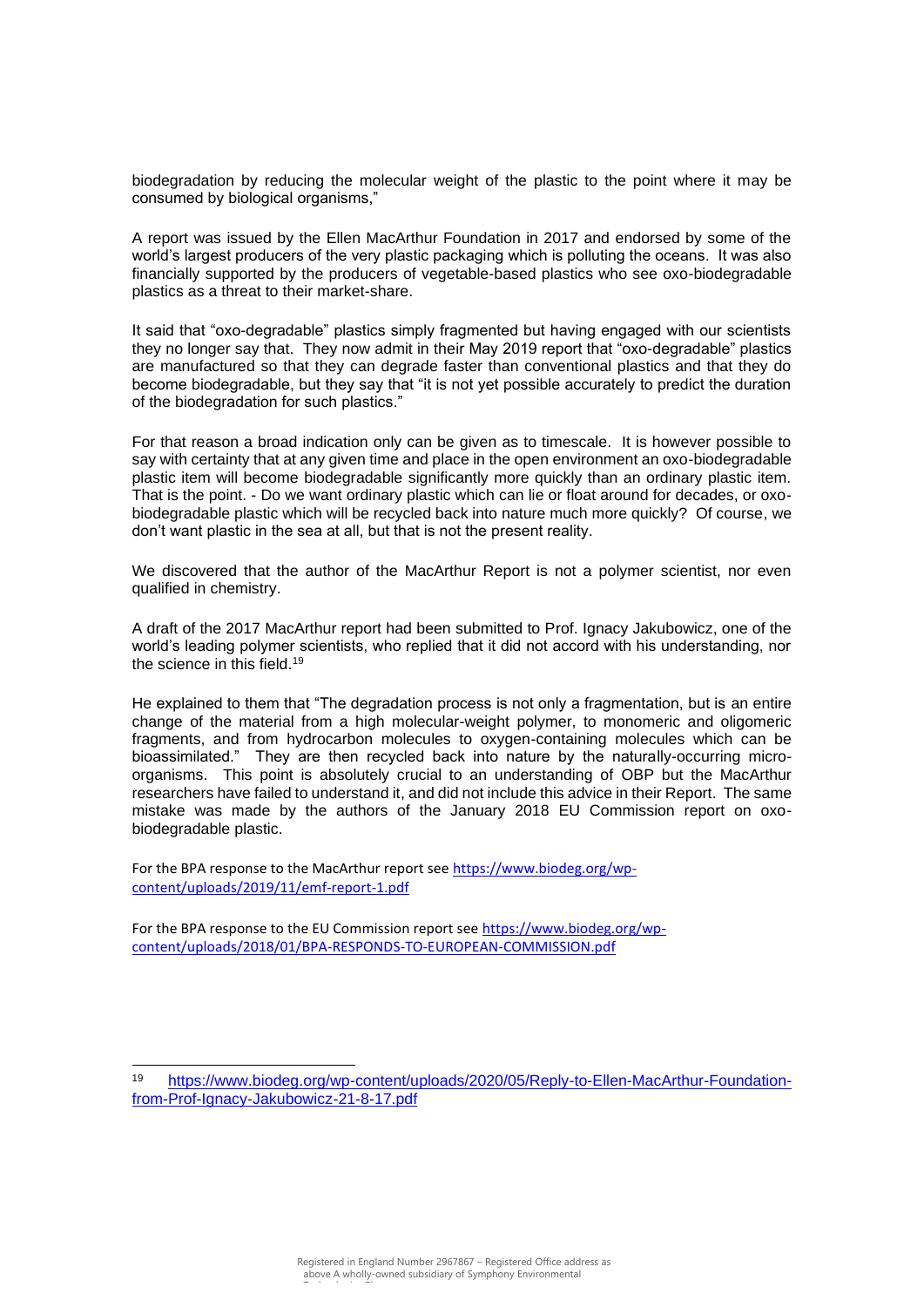#### **Oxo-biodegradable or Hydro-biodegradable?**

The term "biodegradable plastic" should not be used, as it immediately begs the question whether you mean oxo-biodegradable or hydro-biodegradable. These two are completely different technologies, with different purposes:

- Oxo-biodegradable is made from polymers such as PE, and PP, and contains special ingredients (which do not include any metals exceeding the prescribed limits.<sup>20</sup> OBP products are tested according to ASTM D6954<sup>21</sup> to prove that they are biodegradable and non-toxic. They can also be recycled during their useful life, and independent reports proving this are publicly available on the OPA website.<sup>22</sup> Starch is not used in OBP.
- Crop-based hydro-biodegradable plastics (HBP) (also loosely known as "bio-based plastics" or "bioplastics" or "compostable plastics"). These contain a high proportion of oil-based material, and are tested according to EN 13432 or ASTM D6400 to biodegrade in the special conditions found in industrial composting. For more detail about that type of plastic see the Annex to this briefing note.

Polymers made from crops such as sugar-cane, would benefit from the inclusion of oxobiodegradable technology because they are not otherwise biodegradable. There are in addition some additives marketed as "enzymatic" or "microbiological" but these are not oxo-biodegradable, and it is doubtful whether the plastic (as distinct from the additive) will degrade at all.

For OBP generally see [www.biodeg.org](http://www.biodeg.org/)

Oxo-biodegradation was studied by the Eurofins laboratory in Spain in 2016, who tested specimens of plastic made with Symphony's  $d2w^{23}$  masterbatch according to ASTM D6954 and found that the prodegradant additive reduced the molecular weight of the plastic to the point where it became a low molecular weight material accessible by bacteria as a food-source, and no longer a plastic.

At that point they tested for presence of metals and found that there were none exceeding the limits prescribed in Annex A.1.2 of EN13432. The specimen also passed the test for gel content.

They then subjected the degraded material to biodegradation testing and found that the bacteria generated a quantity of  $CO<sub>2</sub>$  which showed that they had consumed the residual material to the extent of **88.9%, at a rate which produced that consumption in 121 days.** They then proved compliance with the eco-toxicity tests prescribed by OECD 207 and 208.

Specimens of plastic made with Symphony's d2w<sup>24</sup> masterbatch were also tested according to ASTM D6954 by Intertek in December 2021. They found **92.74% biodegradation in 180 days**. The specimen also passed the test for ecotoxicity, prescribed metals, and gel content.

<sup>20</sup> EU Packaging Waste Directive 94/62/EC Art. 11 and Annex A.1.2 of EN13432.

<sup>21</sup> <https://www.astm.org/catalogsearch/result/?q=D6954>

<sup>&</sup>lt;sup>22</sup> For definition of plastic see ASTM D883

<sup>&</sup>lt;sup>23</sup> [This](http://www.d2w.net/) report is commercially confidential but can be disclosed in confidence

<sup>&</sup>lt;sup>24</sup> This report is commercially confidential but can be disclosed in confidence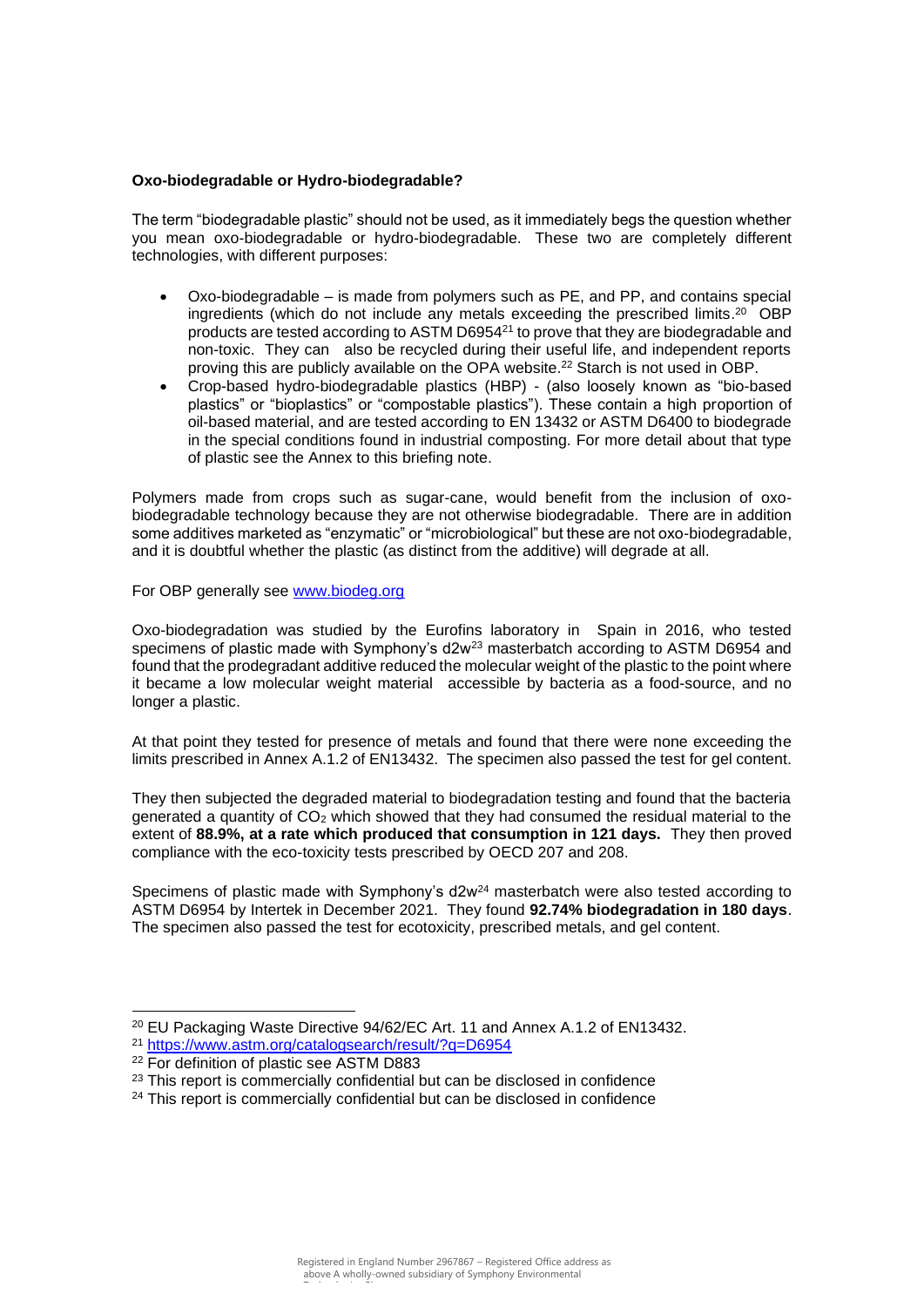Oxo-biodegradation has also been proved in France<sup>25</sup> by an entirely different methodology set out in AFNOR AC T51-808, which also uses bacteria which are found in soil and in marine environments.

Work has also been done at the Technical Research Institute of Sweden and the Swedish University of Agricultural Sciences, and a peer-reviewed report, was published in Vol 96 of the journal of Polymer Degradation & Stability (2011) 919-928. **They found 91% biodegradation within 24 months**. French academics at the Institut de Chimie de Clermont-Ferrand have also found that fragmentation of polymer led to the formation of a complex mix of small compounds that are readily water-soluble and totally assimilated by bacteria.

None of these tests mentioned above were designed to prove biodegradation in the laboratory only, but were designed to show what would be likely to happen under real-world conditions<sup>26</sup> just as tests done on "compostable" plastic are done in a laboratory according to EN13432 or ASTM D6400.

OBP has the same tensile strength as ordinary plastic, but it automatically converts in the presence of oxygen into a waxy substance which is biodegradable, and then into C02, water, and biomass, if discarded into the open environment. It does not therefore leave microplastics behind - The particles of plastic which have been found in the oceans by NGOs and scientists are particles of *ordinary* plastic. Light and elevated temperatures are not necessary for the conversion process, but they will accelerate it. Nor is moisture necessary.

The first (abiotic) phase of oxo-biodegradation can be as short as a few months depending on the heat, UV light, and stress in the disposal location, as compared with 50 years or more for oldfashioned plastics. The residues are harmless, as proved by the OECD eco-toxicity tests, and the material has also become hydrophilic and polar - so it will stick to the earth and will be much less likely to blow around as dust than would fragments of conventional plastic.

Materials such as twigs and straw, which are obviously biodegradable, will take much longer than OBP to biodegrade. After the molecular reduction has occurred, the oxo-biodegradable material will be converted into water and humus by naturally-occurring bacteria and fungi, **thus completing the cycle from oil, back to nature.**

When anything degrades in aerobic conditions  $CO<sub>2</sub>$  is released, and in the case of bio-based plastic this has to occur very rapidly in an industrial composting unit to satisfy EN13432 or ASTM D6400. By contrast, OBPs release  $CO<sub>2</sub>$  much more slowly, and it can be absorbed by the surrounding vegetation and used by micro-organisms as a food-source.

## There are four issues of particular concern:

- MICROPLASTICS AND LITTER
- RESOURCE DEPLETION
- **RECYCLING**
- COMPOSTING AND FOOD WASTE

<sup>25</sup> CNEP R2014-222- May 2014

<sup>26</sup> <https://www.biodeg.org/wp-content/uploads/2021/02/Swift-evidence-to-BEIS.pdf>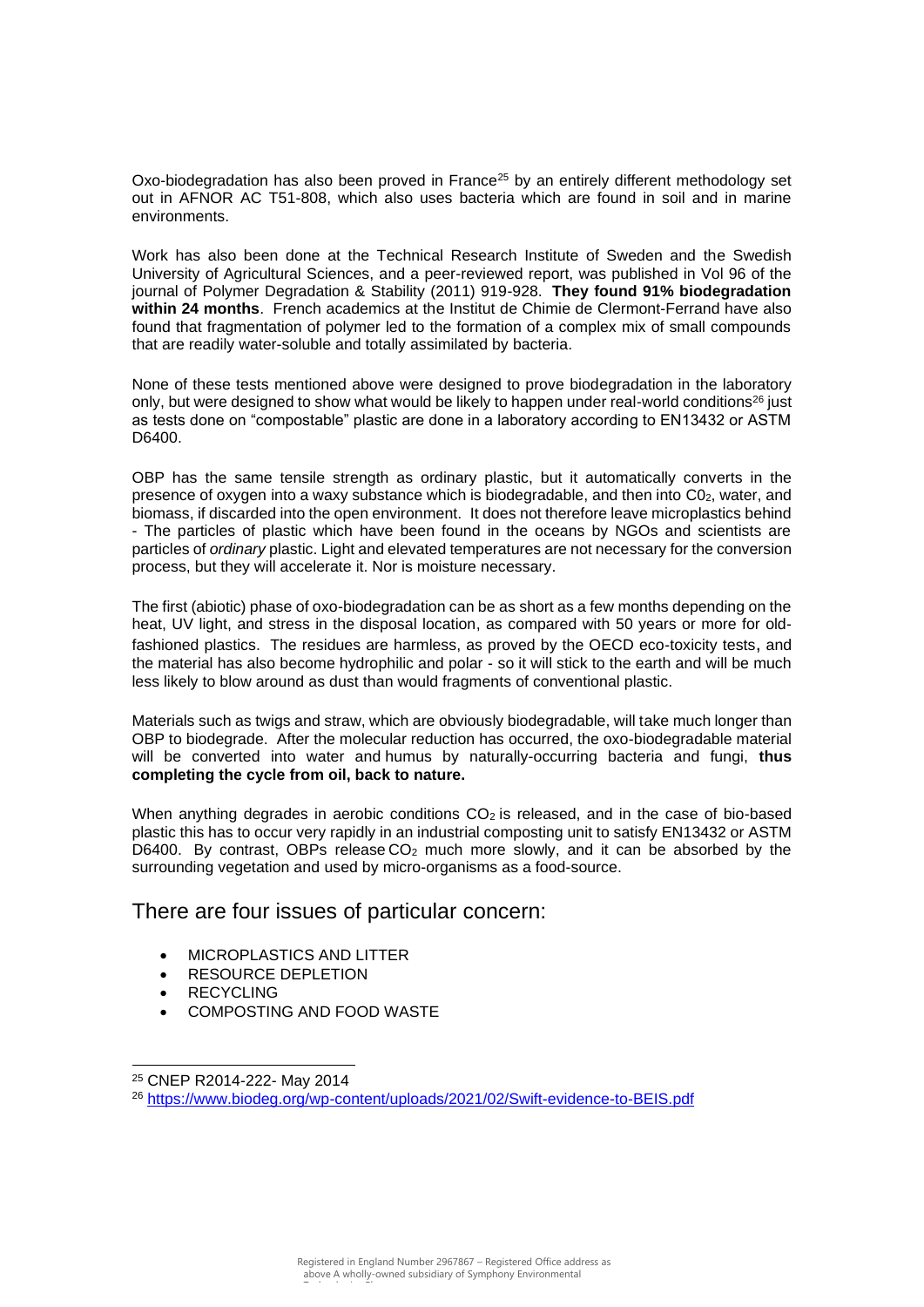## **MICROPLASTICS AND LITTER**

Microplastics are a serious environmental problem. They are caused mainly by the embrittlement and erosion of conventional plastic, and these fragments can lie or float around for decades, adsorbing toxins.

The European Chemicals Agency has studied OBP, and said on 30<sup>th</sup> October 2018<sup>27</sup> that it is not convinced that it creates microplastics.

It is well known that millions of tonnes of plastic waste end up in the environment every year. Plastic packaging is estimated to represent the highest share, as its weight, size and low-value make it prone to uncontrolled disposal.

Plastic pollution of the open environment is a worldwide problem, and that is the reason why campaigners around the world are wanting to ban or tax plastic bags $28$ . The level of pollution by plastic litter, including microplastics, is alarming, and almost all of it is conventional plastic, which can persist in the environment for decades. It is necessary to stop using conventional plastic as a matter of urgency.

A public-opinion poll by You Gov in the UK in July 2015 showed that 85% of people thought that all plastic carrier bags should be both recyclable and biodegradable [i.e. oxo-biodegradable] in case they accidentally get into the open environment. A similar result was found in Mexico.

In an ideal world, all the used plastics would be collected, but we don't live in an ideal world. In some countries government strategy aims at improving the economics, quality and uptake of plastic recycling and reuse, and reducing plastic leakage into the environment, and we agree with this. However, there is nothing in this strategy for dealing with the thousands of tons of plastic which (despite the strategy) will for the foreseeable future still escape into the open environment, endangering wildlife and clogging up waterways. Somehow, we have to make sure that it does not lie or float around for decades.

To meet this challenge OBP was developed by polymer scientists.

It is important to stress that OBP is consistent with a circular economy. This is because OBP items can be redesigned, they can be re-used unless and until they get into the open environment as litter, and they can be recycled<sup>29</sup> without the need for separation if collected during the useful life of the product. OBP is not designed to be deliberately lost to the economy – but it is there to protect the environment if all else fails.

Micro-beads – used in products such as cosmetics and made from PE or PP, and some small plastic goods such as drinking straws and stirring sticks have attracted a lot of attention recently, but they are a minor source of microplastics, and they too could be made oxo-biodegradable.

The problem which OBP is designed to address has nothing to do with landfill. Biodegradation is not desirable in landfill, because most landfills are not sealed whilst in use, and biodegradation in

<sup>27</sup> Letter to the BPA

<sup>28</sup> <http://www.biodeg.org/bagbansandtaxes.html>

<sup>&</sup>lt;sup>29</sup> <http://ww.biodeg.org/reycling.html>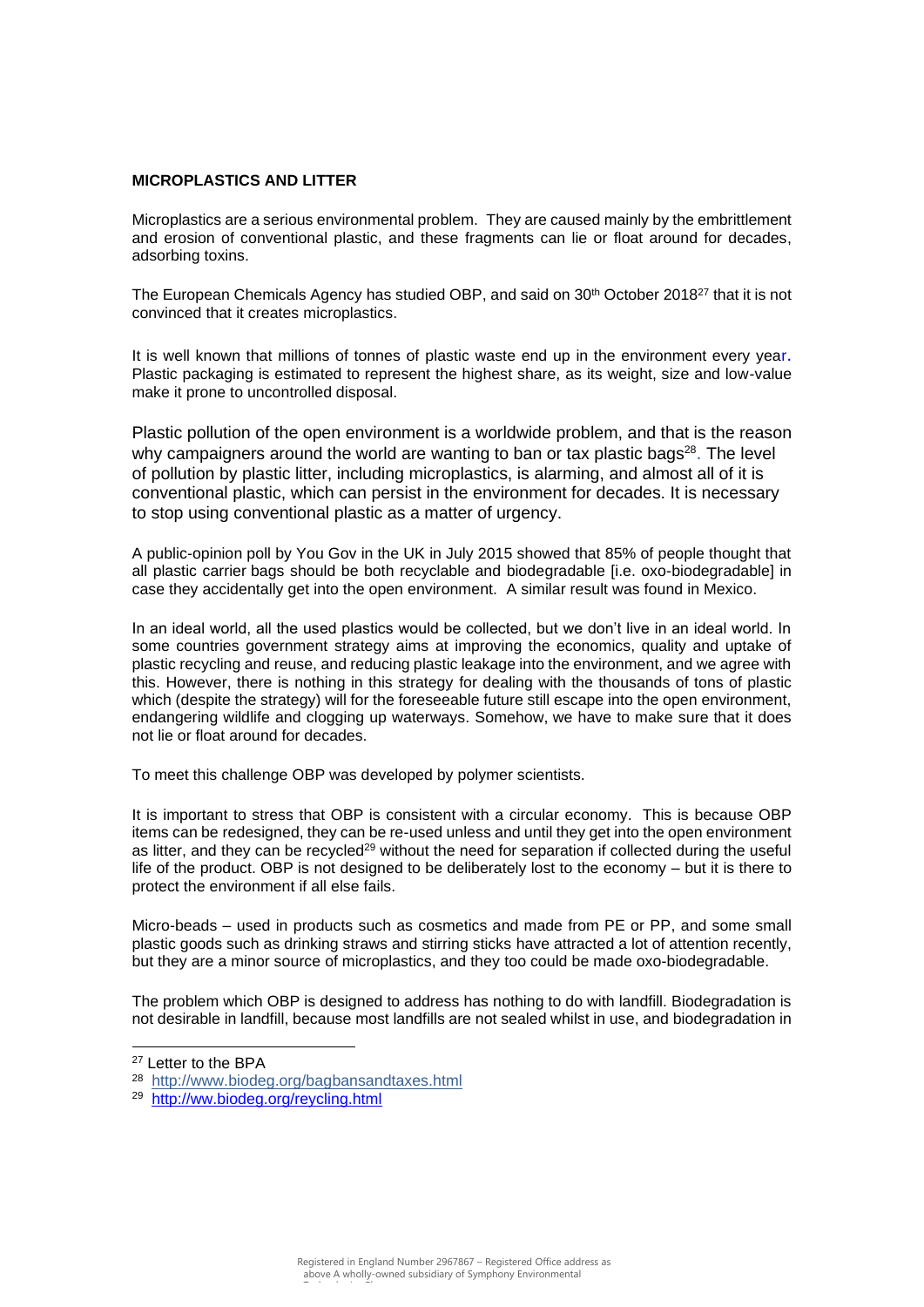anaerobic conditions generates methane, which is a dangerous greenhouse gas, more powerful than CO<sub>2</sub>.

Plastic should not be landfilled at all, and soon it will not be allowed in Europe - because plastic which has been collected is useful for its calorific value, and some of it is useful for recycling.

A vegetable-based "compostable" plastic will generate methane in anaerobic conditions in landfill, but OBP will not. Some landfills are designed to capture methane but how do you know at the point of manufacture whether your plastic item will end up in one of them?

Nobody doubts that any type of plastic which has converted to low molecular-weight materials has become accessible to micro-organisms, who can use it as a food source, and that these micro-organisms exist on land and in the sea. The dispute is about how quickly they will bioassimilate the material, and whether they will bioassimilate all of it.

Once the material has become biodegradable in the open environment it really does not matter how long it takes to biodegrade completely if it has been proved to be non-toxic. This would matter only in the unlikely situation that large quantities of plastic residues had been discarded in the same place, and this is not likely in the case of carrier bags or packaging. **One thing is certain – that under any conditions in the open environment OBP will have biodegraded much more quickly than old-fashioned plastic in the same place.**

If we are concerned about litter on land and sea which cannot realistically be collected, there is no point in choosing 'compostable' plastics, which obviously have to be collected before they can be put into a composting unit, and no point in choosing the type of crop-based plastic (sometimes called 'drop-in plastic') which is no more biodegradable than conventional plastic (See "Fossil Resources" below). By contrast, OBPs can be re-used and recycled during their useful life, and only if they do not get collected would they degrade and biodegrade in the open environment.

OBP can be used to make **mulch films for agriculture**, but it is a bespoke product. A reputable supplier will formulate the polymer and additive having regard to the type of crop and its growingseason. Allowance will be made for exposure to UV light on the surface of the field during the growing season, and trials will be done in situ with a range of formulations before an OBP mulchfilm is supplied to a farmer in commercial quantity. For a report of successful tests in Wales see [https://www.biodeg.org/wp-content/uploads/2020/09/Pembroke-Mulch-Film-Trial-Report-](https://www.biodeg.org/wp-content/uploads/2020/09/Pembroke-Mulch-Film-Trial-Report-30.09.13V1.pdf)[30.09.13V1.pdf](https://www.biodeg.org/wp-content/uploads/2020/09/Pembroke-Mulch-Film-Trial-Report-30.09.13V1.pdf)

Vegetable-based plastic is not as useful for this purpose, because the time for degradation cannot be controlled.

As to whether the micro-organisms will bioassimilate the whole of the low molecular-weight material, biodegradation of 91% has been proved as noted above, at the Technical Research Institute of Sweden and the Swedish University of Agricultural Sciences, and of 88.9% in the Eurofins laboratory in Spain. This is complete biodegradation for all practical purposes (the limit specified for "compostable" plastic in EN13432 is 90% of the maximum degradation of a suitable reference material, and this could be less than 90% of the actual material).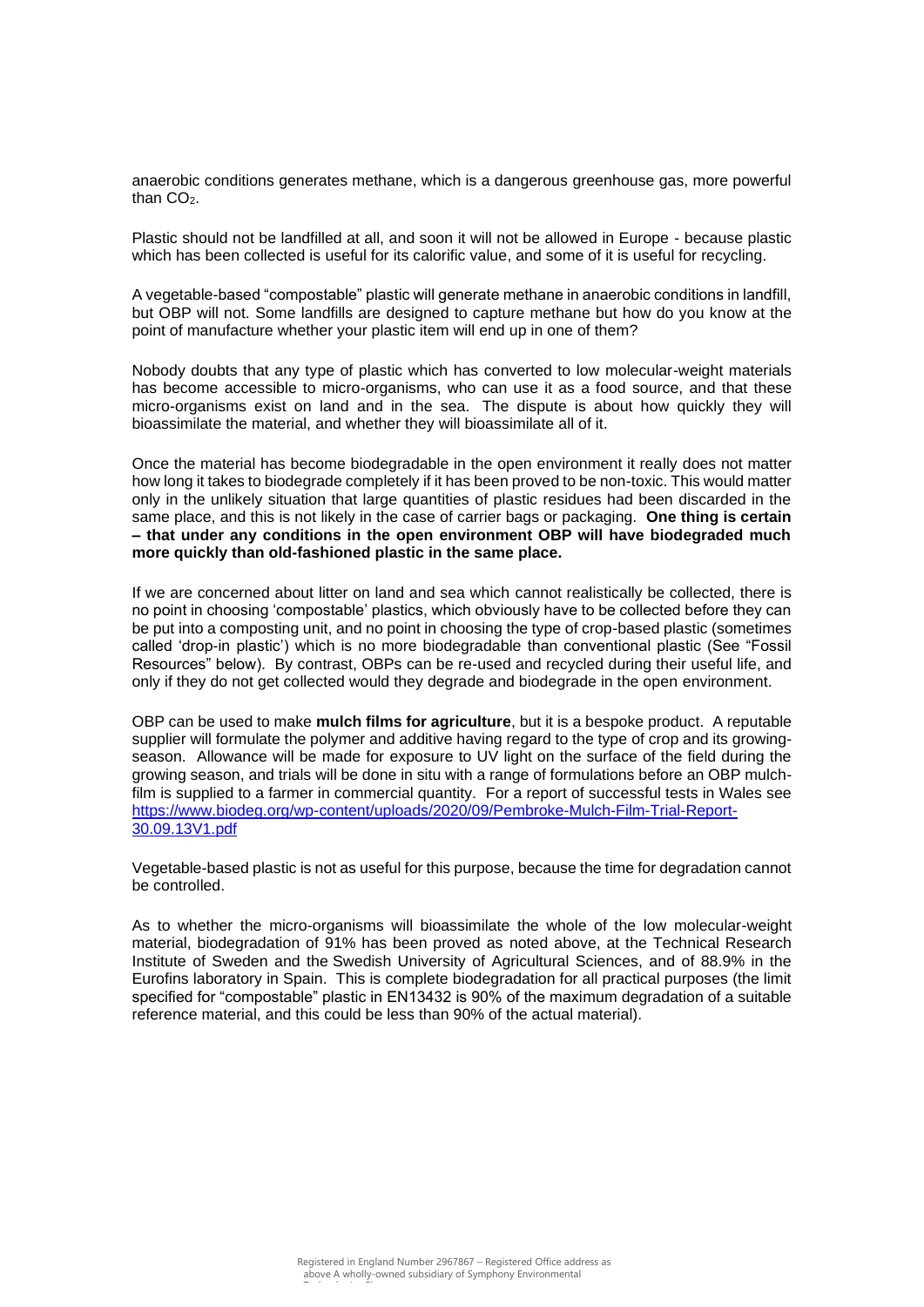Evaluation of degradation can be done in the open environment, as was done in seawater at Bandol <sup>30</sup> but the evaluation of biodegradation has to be done under laboratory conditions (as is also the case with plastics marketed as "compostable") – it cannot be done in a field or an ocean or a compost heap. These tests are very expensive and are not done for the amusement of scientists. They are designed to replicate conditions in the real world, and there is no reason to think that in the open environment the micro-organisms will stop before they have consumed all of the available material. It is for those who think so to provide credible reasons, and they have not done so.

When comparing the performance of OBP with conventional plastic, the conventional plastic will not biodegrade at all until it has acquired biodegradability after exposure for very many years, and then its performance will be much the same as the degraded residues of OBP. The purpose of OBP is therefore to reduce very significantly the period of time that the plastic is lying or floating around, and accumulating in the environment and adsorbing toxins before it becomes biodegradable.

## **PROPENSITY TO LITTER**

It is often claimed that biodegradable plastics are likely to encourage littering, but this is rarely advanced as an objection to bio-based plastics. The Eunomia Report says*, "rather than speculation, objective behavioural research is required to move this topic forward in a constructive manner."*

In our view, even if there were a label describing a product as oxo-biodegradable, it is unlikely that the people who cause litter will look for the label before deciding to throw a plastic item out of a car or train window. Further, even if it were true that biodegradability encourages littering, and supposing that there would be 10% more litter - is it preferable to have 110 plastic items in the environment which will degrade and biodegrade in a few years or even months, or 100 plastic items which will lie or float around for decades?

It is not acceptable to continue debating this speculative proposition any longer, while thousands of tonnes of conventional plastic are getting into the environment every day, which will accumulate and pollute the environment for decades into the future.

A Life-cycle Assessment by Intertek shows that when the litter metric is included OBP is actually the best material for making carrier bags.<sup>31</sup>

## **RESOURCE DEPLETION**

We find it hard to understand the trend towards replacing conventional oil-based plastics with plastics derived partly or fully from crops.

Oil-based plastics, including OBP, do not cause fossil resource-depletion. This is because they are made from ethylene – a by-product of oil-refining which used to be wasted. The oil is extracted to make fuels and lubricants, and the same amount would be extracted even if oil-based plastics did not exist. Therefore, until other fuels and lubricants are found for vehicles, ships, aircraft, buildings, and factories, it makes sense to use this by-product instead of consuming large

<sup>30</sup> See note 16 below

<sup>31</sup> See<https://www.biodeg.org/subjects-of-interest/life-cycle-assessments/>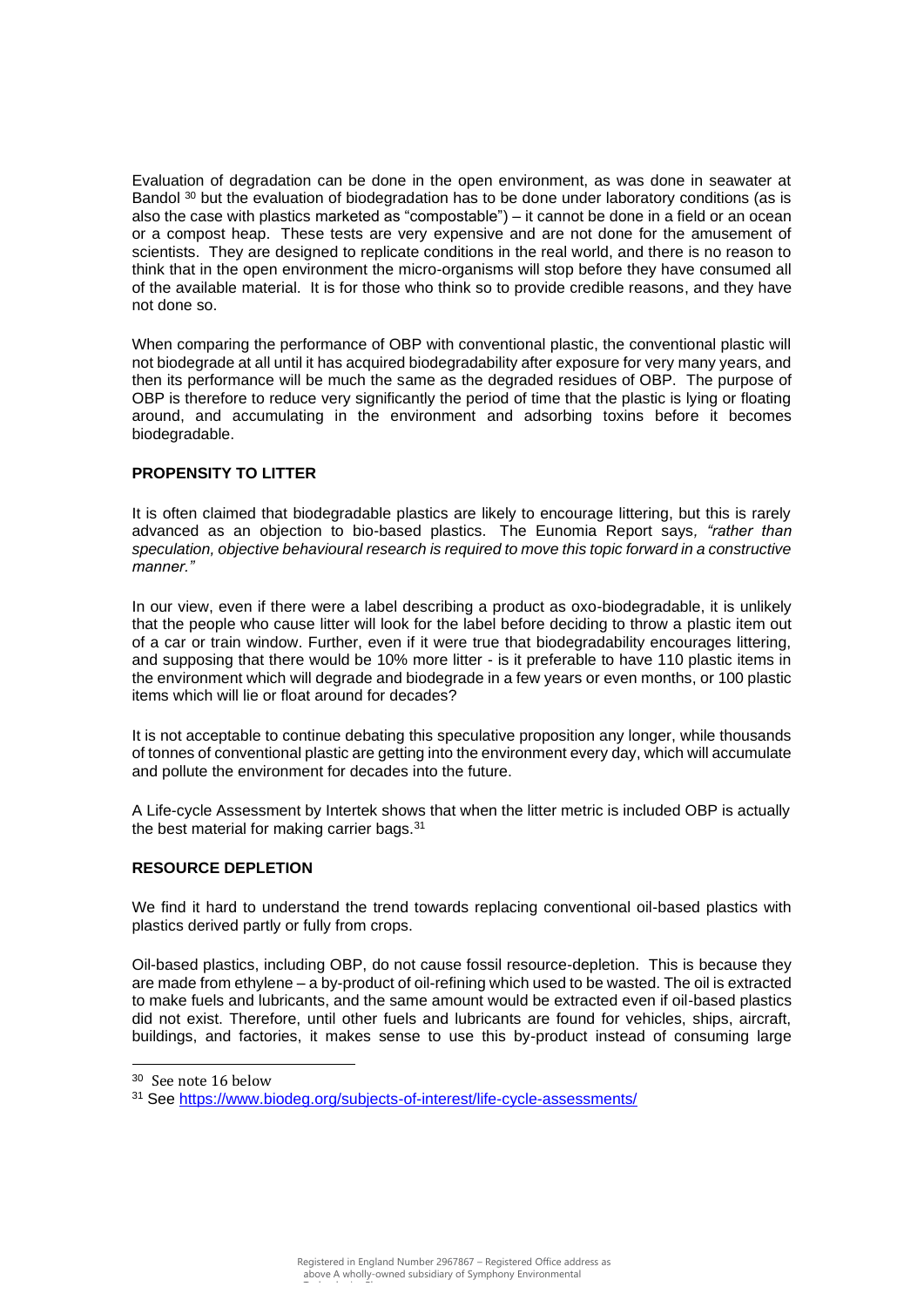amounts of fossil fuel in the agricultural production, transport, and polymerisation of "crop-based" plastics.

It is therefore deceptive to describe crop-based plastics as "renewable."

#### **RECYCLING**

Plastic is often deemed officially 'recycled' if it is recovered for recycling, no matter what ultimately happens to it. However, whilst almost all pre-consumer waste (eg factory offcuts) is recycled or reused, almost all post-consumer waste plastic is not. There are reasons for this, one of which is that a great deal of water is needed to wash post-consumer waste to make it useable, so the amount of waste-water generated is enormous. Moreover, this process leaves prodigious quantities of dirty solid waste, including biological waste that is hazardous and highly undesirable.

Similarly, the recycling charity RECOUP says that "where plastic products are particularly lightweight and contaminated with other materials, the energy and resources used in a recycling process may be more than those required for producing new plastics. In such cases recycling may not be the most environmentally sound option." It is too costly in financial and environmental terms to collect it, transport it, sort it, bail it, store it, and then reprocess it. This is why it was being dumped in Malaysia.

These are the very products in which OBP technology is commonly used and they are not plastics in high-value use. OBP technology is not suitable for PET.

Recycling is sometimes used as an objection to biodegradable plastic, on the basis that it will contaminate a post-consumer waste stream, but this is clearly irrelevant unless the waste plastic is going to be mechanically recycled.

d2w biodegradable plastic is normally used for low-value items which are not worth recycling, but experts in Austria and South Africa have found it to be compatible with recycling if anyone still wants to recycle it.<sup>32</sup> They also found that bio-based plastics are not recyclable.

Separation of the different types of polymer is a problem with all types of plastic film, and is another reason why post-consumer plastic film is not attractive to recyclers.

It is sometimes said that oxo-biodegradable plastic cannot be separated from ordinary plastic in the waste stream by the existing equipment, and that it could compromise the quality of recycled products. This is easily remedied by the inclusion of a tracer in the OBP at manufacture which the equipment can recognise, but it is not necessary because as noted above oxo-biodegradable plastic can be safely recycled without separation.

It is clear from these expert reports that it is not necessary to add stabilisers unless the recyclate is being used to make long-life products, in which case the manufacturer of those products would be adding stabilisers anyway. These stabilisers are in a quantity and with a chemistry which he would normally use, and no special arrangements are necessary for recyclate containing OBP.

Most conventional waste plastics will have been exposed to UV radiation, in particular agricultural film, and may have oxidised to some extent, but not enough to become biodegradable. Recyclers

<sup>32</sup> <https://www.biodeg.org/recycling/>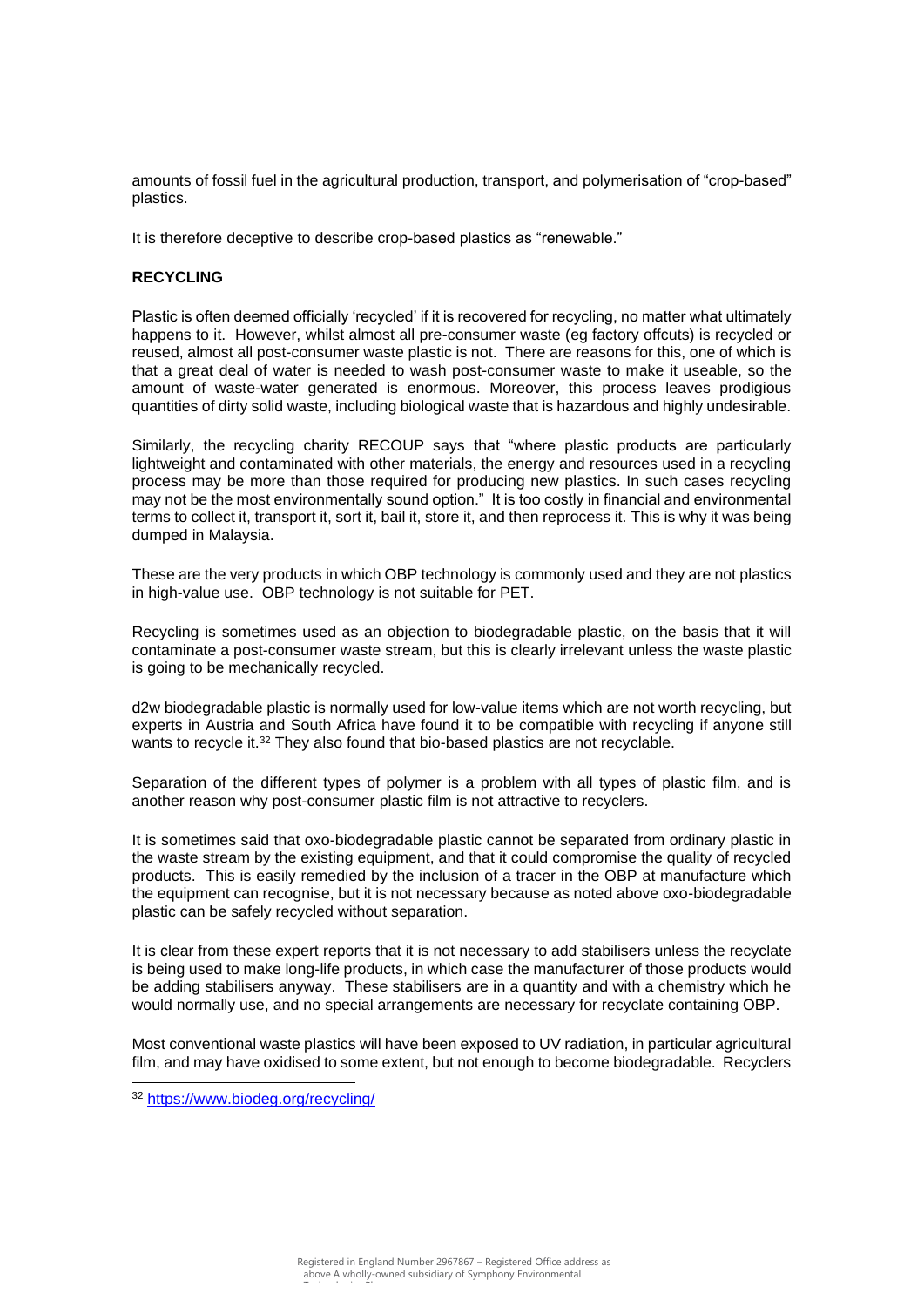of mixed plastic wastes have no way of knowing which have been exposed and for how long, and it is also known that printing inks, and other chemicals will affect the recycling process.

Therefore, the industry already has the problem of identification when dealing with post-consumer plastic films and deals with it by using those materials for low-value/short-life applications such as carrier bags and garbage sacks. If an OBP carrier bag is going to be collected for recycling at all it is likely to be collected during its useful life, and during that time, it will be unlikely to have oxidised to any significant extent.

The position of the OBP industry is therefore based on scientific reports by specialist researchers. Our experience is entirely consistent with the specialist reports, that oxo-bio plastic can be safely recycled, and recyclers have presented no technical evidence and no actual experience, to the contrary.

In the last four years alone, enough masterbatch has been sold by one BPA member to make 600,000 tonnes of OBP products from polyethylene and polypropylene. We know that OBP products have been successfully recycled for the past 15 years by BPA members and their customers around the world, and in those 15 years we have heard no reports of any difficulty encountered.

It is time for a much better dialogue between the recyclers and the OBP industry. If we can combine oxo-biodegradable technology with the three R's of 'Reduce, Reuse and Recycle', we can all help win the battle against plastic waste - for the lasting benefit of future generations.

The specialist researchers also confirmed that crop-based 'compostable' plastics cannot be safely recycled with oil-based plastics. Anyone who wants to promote recycling should certainly be concerned about vegetable-based plastic. Some of it will get into the plastic waste recycling stream – especially as it is being promoted for carrier bags and packaging.

Actually, the best way to deal with contaminated post-consumer waste plastic is to send it to modern, non-polluting, thermal recycling facilities and to use the energy released from the plastic to generate electricity.

## **COMPOSTING AND FOOD WASTE**

In the first place, we need to protect food from wastage by damage and contamination, and for this purpose plastic is necessary. In today's fast-moving society, it is inconceivable that enough food could be put on enough tables within the required timescale without using plastic. For the reasons given above this should be OBP.

Second, we need to educate ourselves not to waste food, and not to use agricultural land and water resources for producing bio-fuels and bio-plastics, instead of producing food.

The main purpose of plastic marketed as compostable is to make bags which are used to carry compostable material to an industrial composting plant and which do not therefore have to be emptied there.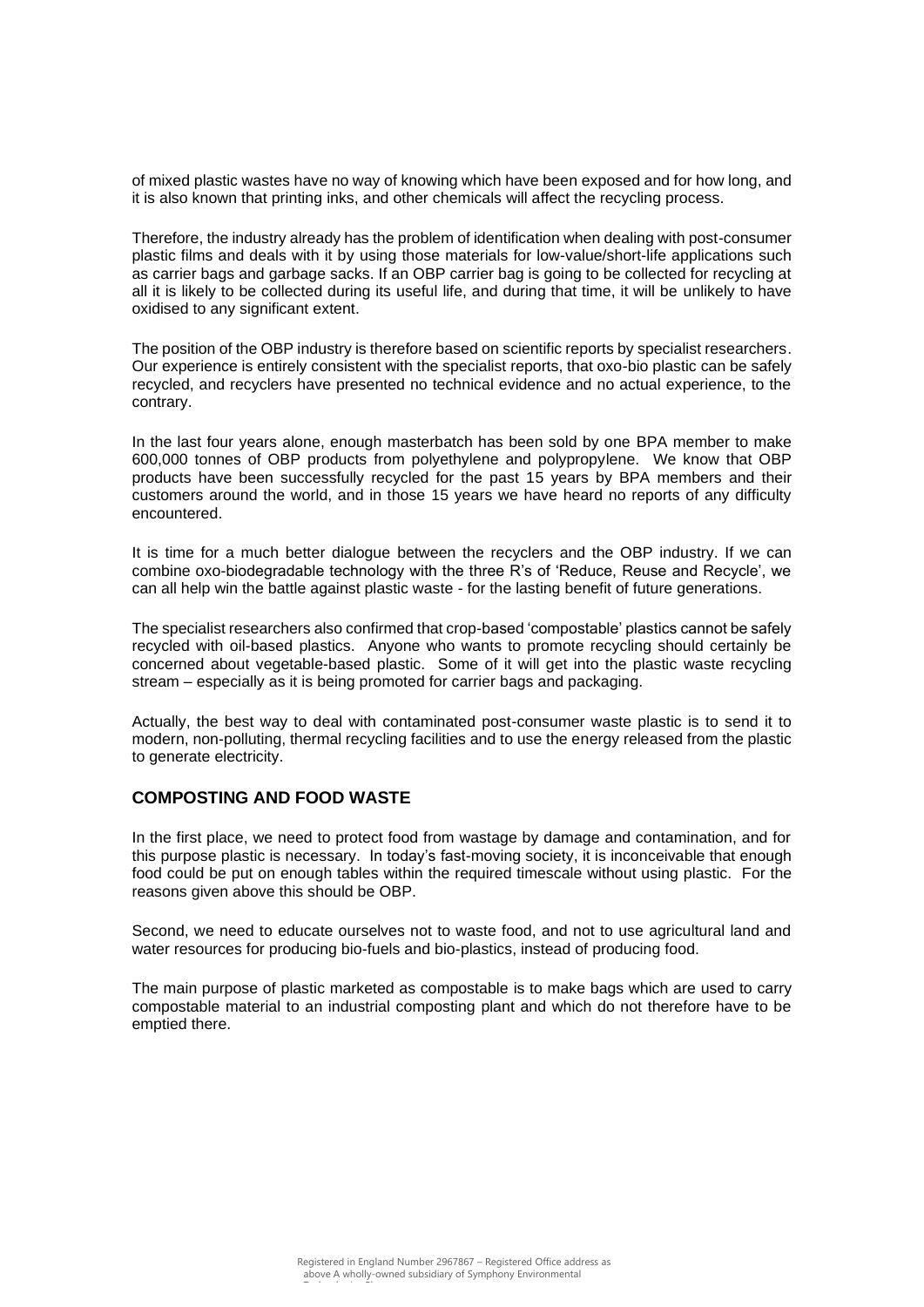However, the industrial composters and local authorities do not want it. 33 Epsom & Ewell Borough Council in the UK tells its residents:

"When you use plastic bags in your food waste caddy you're simply using them to contain the food, and keep your caddy clean. They don't get recycled. In fact, the first thing that happens when your food waste gets to the recycling plant is the plastic bags are all dredged out. They're sent off for burning along with normal refuse to generate electricity. After that, the food waste can be recycled."

"We used to ask you to use bio-liners to line your food waste caddy, but the food waste recycling companies found that bio-liners compost down much more slowly than the food. That slowed the recycling process and made it much more expensive. They tried dredging the bio liners out of the food waste, but the sticky bio-liners got tangled around the dredging equipment. Cleaning them off was very expensive. So they found that using ordinary plastic bags was, overall, much more cost-effective."

The City of Exeter, UK has rejected both "compostable" plastic and paper as alternatives to ordinary plastic.

A "Grocer" magazine survey of more than 1,000 individuals in 2019 found that "consumers think that vegetable-based plastics are the most environmentally friendly packaging materials, ahead of paper, glass, cardboard, conventional plastic and aluminium, in that order." But most consumers don't realise that "compostable" plastic does not convert into compost, and that it is tested to biodegrade in an industrial composting facility – not in the open environment. Nor do they know that it is required by EN13432 and ASTM D6400 to convert rapidly into  $CO<sub>2</sub>$  gas, and the last thing the planet needs is more CO2.

EN13432 is a standard written by the bio-based industry representatives on CEN for their particular technology and is not relevant to OBP (except that OBP meets the same non-toxicity criteria). In fact the desirability of this standard and this product must be questioned in an age where great efforts are being made to reduce  $CO<sub>2</sub>$  emissions.

"Compostable" plastic is also sometimes used for packaging and carrier bags, in the mistaken belief that it is better to make plastic from crops instead of oil – See "Fossil Resources" above.

People should not be allowed to market plastic as "compostable."

"Compostable" plastic is in any event addressing the wrong problem. The problem is not that there is insufficient plastic being converted to  $\overline{CO}_2$  in composting facilities – the problem is that there is too much plastic getting into the open environment.

## **THE MARINE ENVIRONMENT**

Symphony Environmental wanted to be sure that their d2w oxo-biodegradable plastic would properly biodegrade in the oceans – so they sent samples to the French marine laboratory L'Observatoire Océanologique de Banyuls who studied it for three years in the ocean. They have concluded that it does properly biodegrade in the oceans much more quickly and efficiently than

<sup>33</sup> <https://www.biodeg.org/subjects-of-interest/composting/>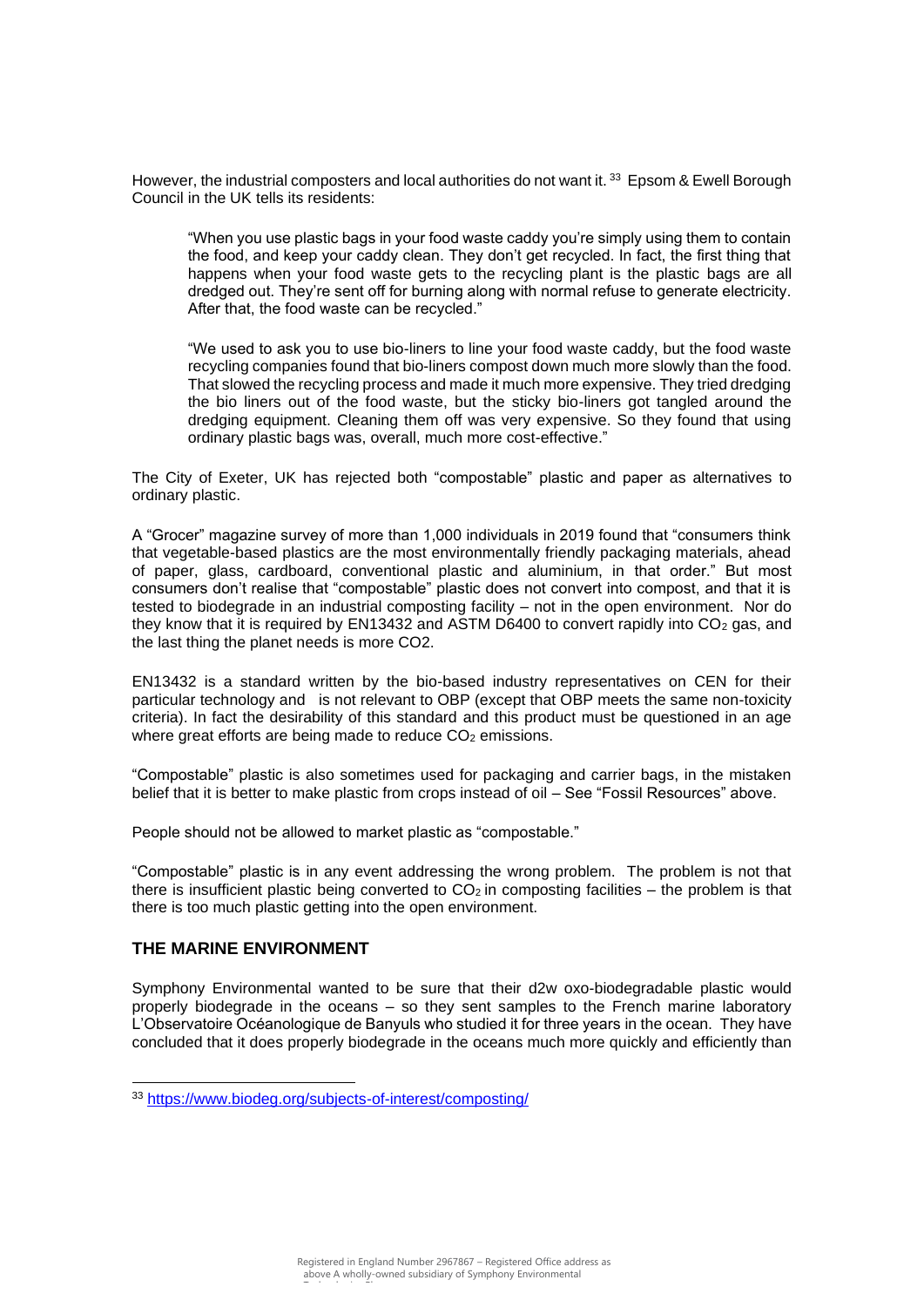ordinary plastic. See [https://www.biodeg.org/subjects-of-interest/agriculture-and-horticulture/the](https://www.biodeg.org/subjects-of-interest/agriculture-and-horticulture/the-marine-environment/)[marine-environment/](https://www.biodeg.org/subjects-of-interest/agriculture-and-horticulture/the-marine-environment/)

Further studies (as yet unpublished) by the same scientists used a carbon 13 tracer to find the biodegraded material actually inside the bacteria who had consumed it.

According to Dr. Jean-François Ghiglione<sup>34</sup> *"OBP will float and be at almost all times subjected to UV light, which accelerates the abiotic phase of degradation.* He points out that *"there are*  specific bacteria living in the "seasurface microlayer" (the top millimetre of the ocean surface), *where the bacteria are different from those further below the surface. The bacteria in the seasurface microlayer are particularly adapted to a hydrophobic environment (e.g. where oil materials are floating) and these bacteria are known to present a high capability for hydrocarbon degradation."*

*"Some marine bacteria, such as Alcanivorax borkumensis and R. rhodochorous are noted for their ability to biodegrade hydrocarbons and they are ubiquitous in the oceans. They occur in low concentrations in unpolluted seas but are observed to accumulate in waters polluted by oil spills. When presented with a source of carbon which is recognisable to the microorganisms as food, it seems therefore that they will respond with increased populations. The relatively low concentrations of microorganisms found in unpolluted oceans is not therefore a reason for expecting slow biodegradation of OBP."* 

Evidence is available - from tests done in real time at Bandol<sup>35</sup> on the coast of France that OBP will degrade to low molecular-weight materials under natural conditions in water, and samples aged under those conditions were studied in 2016 at Queen Mary University London where the abiotically degraded plastic was presented as the only source of carbon available to the bacteria. The samples were proved to be biodegraded by bacteria commonly found in the oceans, and separate samples were biodegraded by bacteria commonly found on land. The degraded plastic was also proved to be non-toxic to those bacteria.

The products of abiotic degradation of OBP are not fragments of plastic. As noted above, the molecular structure has been dismantled and the plastic has converted into a waxy substance which is no longer plastic. By contrast, conventional plastics can be observed to fragment, but will remain in the environment for a long period of time as high molecular-weight microplastics.

Several other studies have been done, including those by Pascall et al, Takada et al, Mato et al and Teuten et al, which demonstrate that conventional polymers such as polyethylene and polypropylene will readily adsorb PCB and other toxins. This is because the polymers are inherently non-polar and hydrophobic in nature, and with a low Tg (glass transition temperature), their nature allows for greater segmental mobility, pore-size, free volume, diffusion and partition coefficients. This means that hydrophobic organic toxins such as PCB can in theory adsorb to the polymers (through Van der Waals attractive forces) from the aqueous environment.

The increased pore-size and free volume also means that if the toxin is adsorbed to the conventional polymer, it will not readily desorb. Over long periods of time the plastic will break down by friction, shear, and weathering, and the potential for the plastic fragments to adsorb toxins increases. Takada et al demonstrated in a field experiment in Tokyo Bay that conventional

<sup>&</sup>lt;sup>34</sup> Directeur adioint de L'Observatoire Océanologique de Banyuls.

<sup>35</sup> Station d'essais de Viellissement Natural de Bandol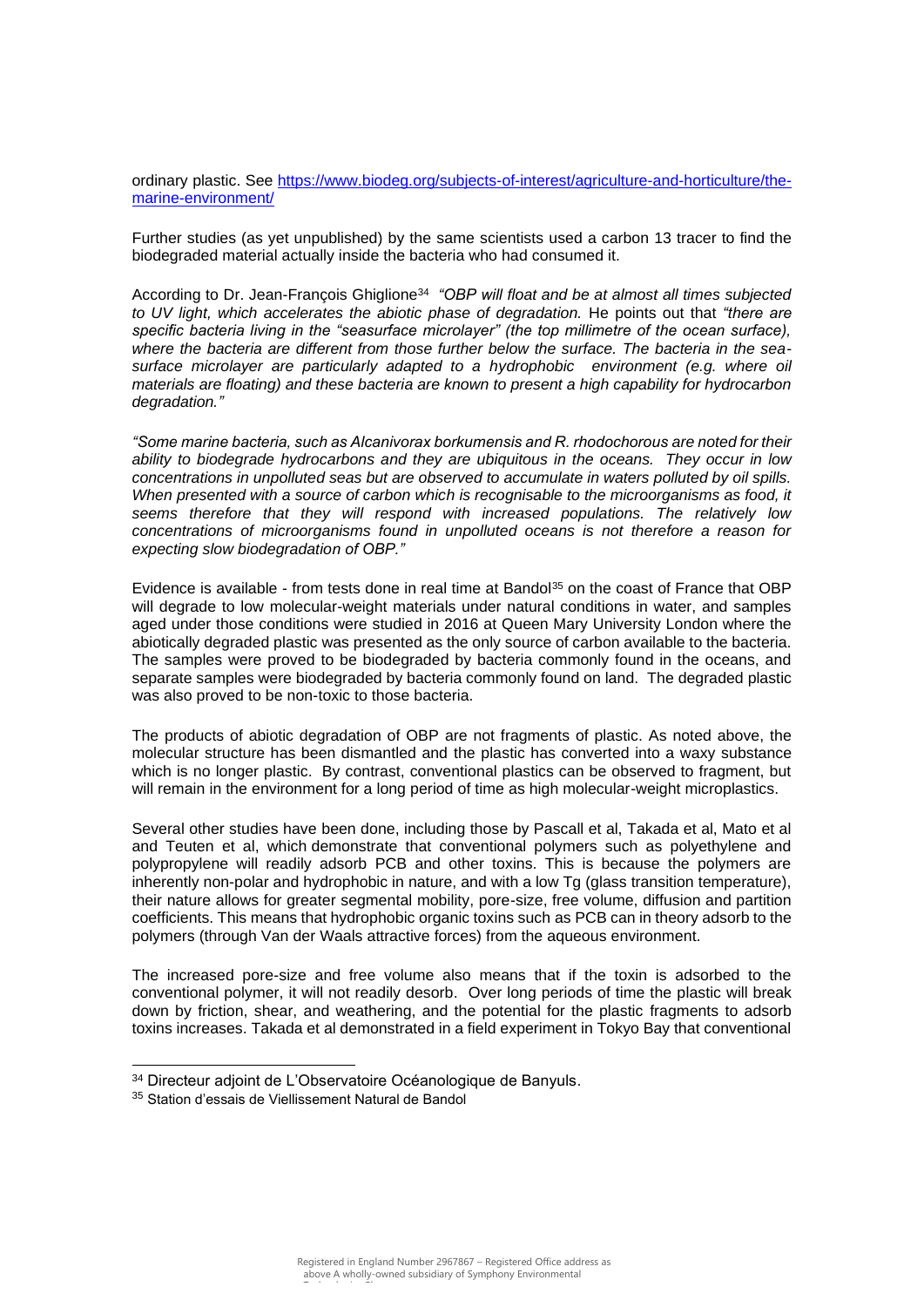plastic fragments collected from the bay had adsorbed up to 892 ng/g. This suggests that the plastic had persisted in that area for at least twenty-seven years (assuming a linear uptake).

Under the action of oxygen, UV light, and ambient heat, polyethylene and polypropylene which contains oxo-biodegradable additives will change its molecular structure and break down. Hydroperoxy intermediates are readily formed in the initial phase of degradation, and immediately there is a change in chemical structure and increase in polarity. The formation of these oxygenated species already makes the polymer less susceptible to adsorption of PCB and related hydrophobic toxins.

Lower diffusion and partition coefficients result from increased cohesive forces, thereby reducing segmental mobility and pore-size. The highly polar functional groups that are formed will not interact with the non-polar toxins, either through chemical reaction or intermolecular interaction.

The second stage of degradation is the molecular-weight reduction of the hydroperoxy intermediates (with the vicinal form proceeding more rapidly) to intermediate and short-chain aldehydes, ketones, esters, and hydroxyl and hydrocarbon radicals. These will proceed further to carboxylic acids which will be readily bioassimilated by micro-organisms.

In summary, the constantly progressing transformation of the oxo-biodegradable polymer, results in species with increased hydrophilic character that will readily solubilise and emulsify in the ocean environment. It would, therefore, not be possible for hydrophobic toxins such as PCB to accumulate on OBP materials

## **STANDARDS**

The main Standards which have been written for testing OBP are ASTM D6954 (USA); BS8472 (UK); AFNOR AC T51-808 (France); and SPCR 141 (Sweden). Variants of these standards have also been adopted in other countries. There is no European standard for OBP because the technical committees of CEN are dominated by representatives of the bio-based plastics industry who do not wish to see a standard which might increase competition for them from OBP.<sup>36</sup> Accordingly the OBP industry has worked at its own expense in the other standards organisations around the world to assist in developing new and better standards.

ASTM D6954<sup>37</sup> contains no less than six pass/fail criteria. 1. For the abiotic phase of the test (6.3 - 5% e-o-b and 5,000DA) 2. The tests for metal content and other elements (6.9.6), 3. Gel content (6.6.1), 4. Ecotoxicity (6.9.6 -6.9.10), 5. PH value (6.9.6) and 6. For the biodegradation phase (for unless at least 60% of the organic carbon is converted to carbon dioxide the test cannot be considered completed). It is for customers and governments to decide what timescales are acceptable to them.

## **NON-TOXICITY**

The OBP industry is as much concerned as anyone that its products should not introduce toxicity into the environment, and for this reason the standards for OBP require testing to confirm that the residues are harmless. Essentially OBP is made from the same materials as conventional plastics, with the addition of only 1% of a masterbatch (most of which is ordinary polymer), and

<sup>36</sup> <https://bioplasticsnews.com/2021/12/06/history-anti-oxo-biodegradable-plastics-history/>

<sup>37</sup> See<https://www.biodeg.org/wp-content/uploads/2021/02/Swift-evidence-to-BEIS.pdf>